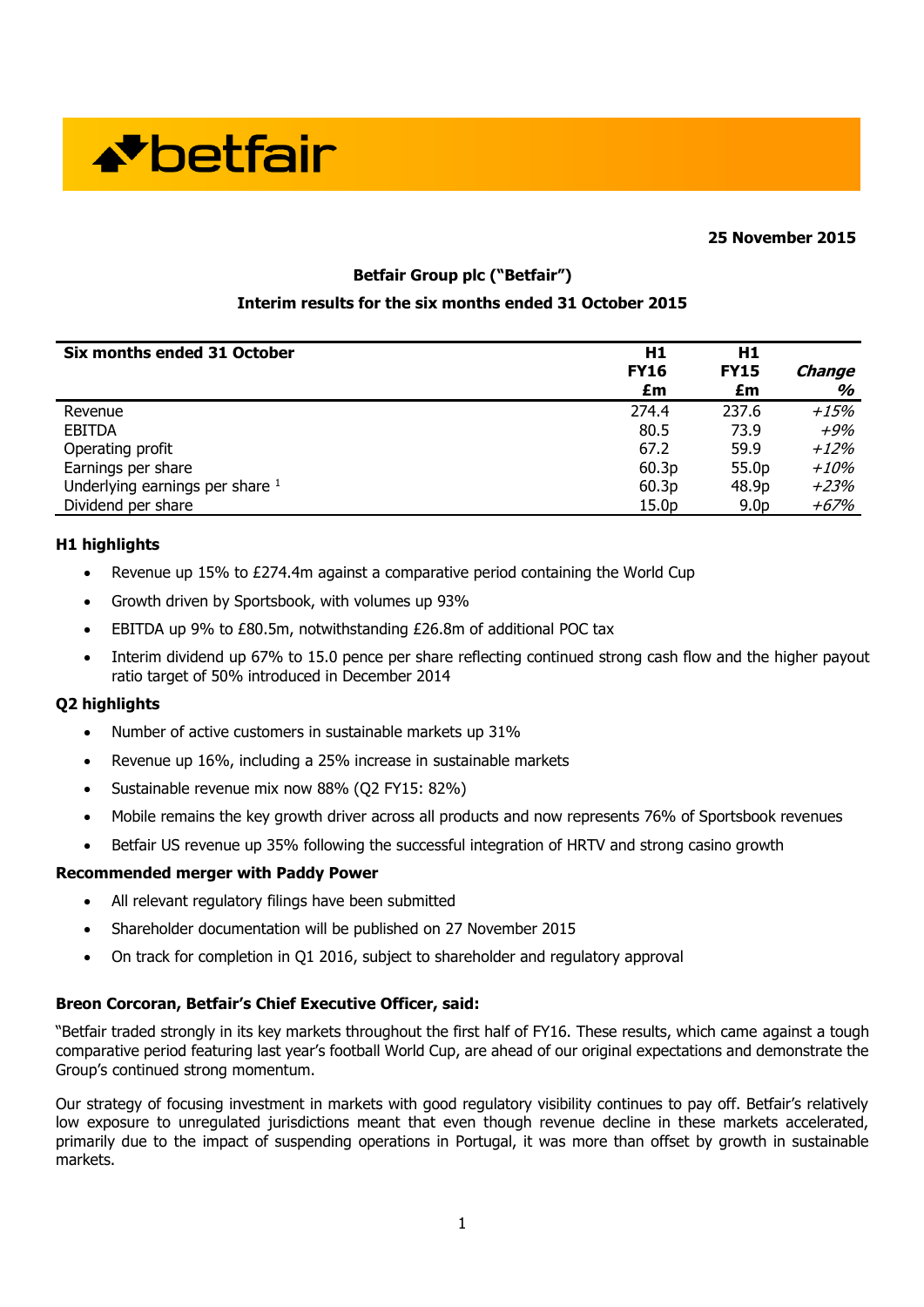Betfair's two largest markets, the UK and the USA, accounted for most of this growth. Our Sportsbook continued to take market share, with stakes up 93% year on year. In the US, TVG's acquisition of HRTV in February 2015 gave it greater distribution and access to premium content, which, together with the business' existing momentum, resulted in H1 revenue growth of 38%.

Our markets remain highly competitive and, alongside our strategy of giving customers generous pricing and promotions, we believe it is essential that we continue to invest. Over the last twelve months we have added more than 100 people to our product development teams, and, adjusting for the World Cup, our sales and marketing costs were up 13%.

Notwithstanding this investment, and the significant burden of higher gaming taxes, strong revenue growth and continued cost discipline resulted in 9% higher EBITDA."

<sup>1</sup> Underlying figures in FY15 exclude the profit on disposal of the Group's share of Betfair Australia. A reconciliation of reported figures to underlying figures is set out on page 7.

#### **For more information, please contact:**

#### **Media:**

James Midmer Corporate Communications Tel: +44 20 8834 6843 [james.midmer@betfair.com](mailto:james.midmer@betfair.com)

Victoria Palmer-Moore **Powerscourt** Tel: +44 20 7250 1446 [vpm@powerscourt-group.com](mailto:vpm@powerscourt-group.com) **Investors / Analysts:** Paul Rushton Investor Relations Tel: +44 20 8834 6139 [paul.rushton@betfair.com](mailto:paul.rushton@betfair.com)

#### **Analyst and investor results webcast**

There will be a live webcast of the results presentation at 10:00 a.m. GMT. Please pre-register for access to the webcast by visiting the Group website (http://corporate.betfair.com). A copy of the webcast and slide presentation given at the meeting will be available on the Group's website later today.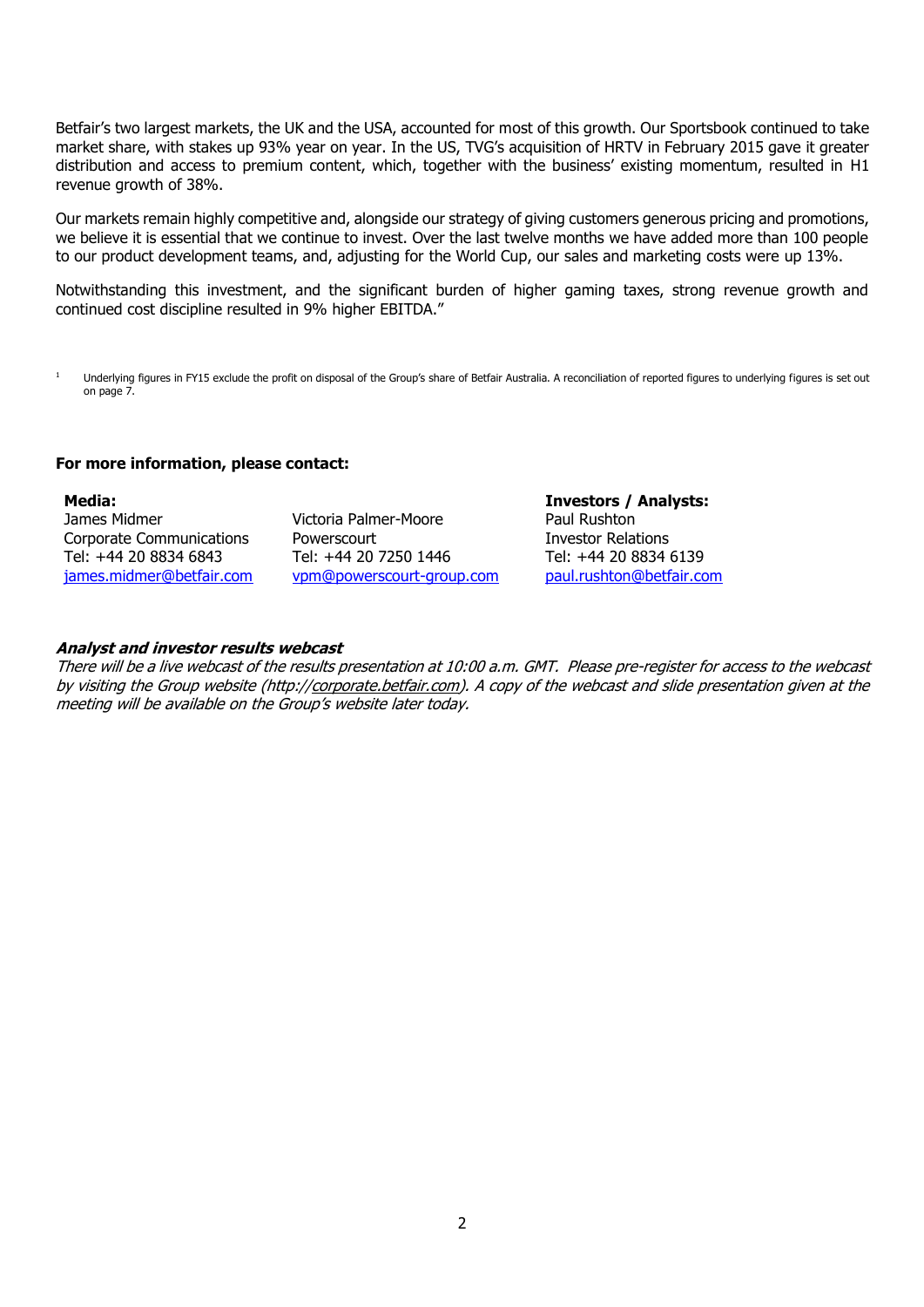## **OVERVIEW**

Revenue increased by 15% to £274.4m (H1 FY15: £237.6m), with double-digit growth in each of Sports, Gaming and Betfair US. Revenue from sustainable markets was up 24% to £238.9m (H1 FY15: £192.0m), reflecting a significant increase in the number of new customers, increased activity from existing customers, successful cross-selling of Gaming products and further growth in Betfair US.

Revenue from other markets was down 22% to £35.5m (H1 FY15: £45.6m), partly as a result of our decision to suspend operations in Portugal from July 2015 while licensing in the country is concluded and also due to the focus of investment in sustainable markets.

The revenue growth led to a 9% increase in EBITDA despite the introduction of the UK point of consumption tax ("POC") in December 2014, which amounted to £26.8m in the period.

We have continued to make good progress towards delivering our goal of achieving sustainable growth by:

- Focussing on sustainable markets;
- Investing in our product and brand to address a wider recreational market;
- Growing our business internationally; and
- Expanding operating margins.

## Focus on sustainable markets

We continue to target investment in jurisdictions that we believe have good regulatory visibility; these 'sustainable markets' are currently considered to be the UK, the USA, Australia, Bulgaria, Denmark, Gibraltar, Ireland, Italy, Malta, Romania and Spain.

These markets, having grown by 24% in H1, are driving our overall growth and they contributed 88% of revenue in Q2 FY16 (compared to 82% in Q2 FY15 and 77% in Q2 FY14).

## Investment in product and brand

We see product differentiation as a key driver of both customer acquisition and retention and we continue to invest heavily. In the first half, gross technology spend increased by 17% as we expanded the number of developers building new products. Recent enhancements include the roll out of our 'partial Cash Out' tool across both the Exchange and Sportsbook; launch of a new Exchange website and mobile app with a number of customer benefits including faster pricing updates and bet placement; expansion of our range of in-play Sportsbook markets, in sports such as tennis, rugby and basketball; introduction of a new virtual sports product; and significant improvements to our Italian products to ensure they were competitive ahead of the new football season.

For the new football season we launched our 'More to Play For' TV campaign across Sky Sports and BT Sport, alongside marketing partnerships with five Premier League clubs and a significantly increased presence on stadium perimeter boards in the Premier League, La Liga and Serie A. This investment has contributed to a 47% increase in UK&I activations since the start of the season.

## International

Betfair's two most significant international investments are our startup businesses in New Jersey, where we operate an online casino, and Italy, where we operate Exchange, Sportsbook and Gaming products.

Revenue in the online casino in New Jersey doubled to  $E3.8m$ , driven by strong growth in the number of active customers.

In Italy, while our business remains at an early stage of its development, the Exchange is successfully attracting new customers despite the limitations that result from product restrictions and ring-fenced national liquidity. Cash Out, which is only permitted on exchanges in Italy, is proving very popular and compares favourably with Cash Out usage on Betfair.com; in October, 55% of Italian Exchange football customers used Cash Out compared with 35% in other regions. This is reflected in customer satisfaction, with 85% of customers now rating the Exchange positively, compared to 63% in the prior year.

We recently also launched an Exchange in Spain having previously ceased offering the product in 2012 following the introduction of new regulations. While liquidity is ring-fenced, we are, unlike in Italy, able to use largely the same product as in the rest of the world and we are hopeful that our differentiated product will help us to grow our presence in the market.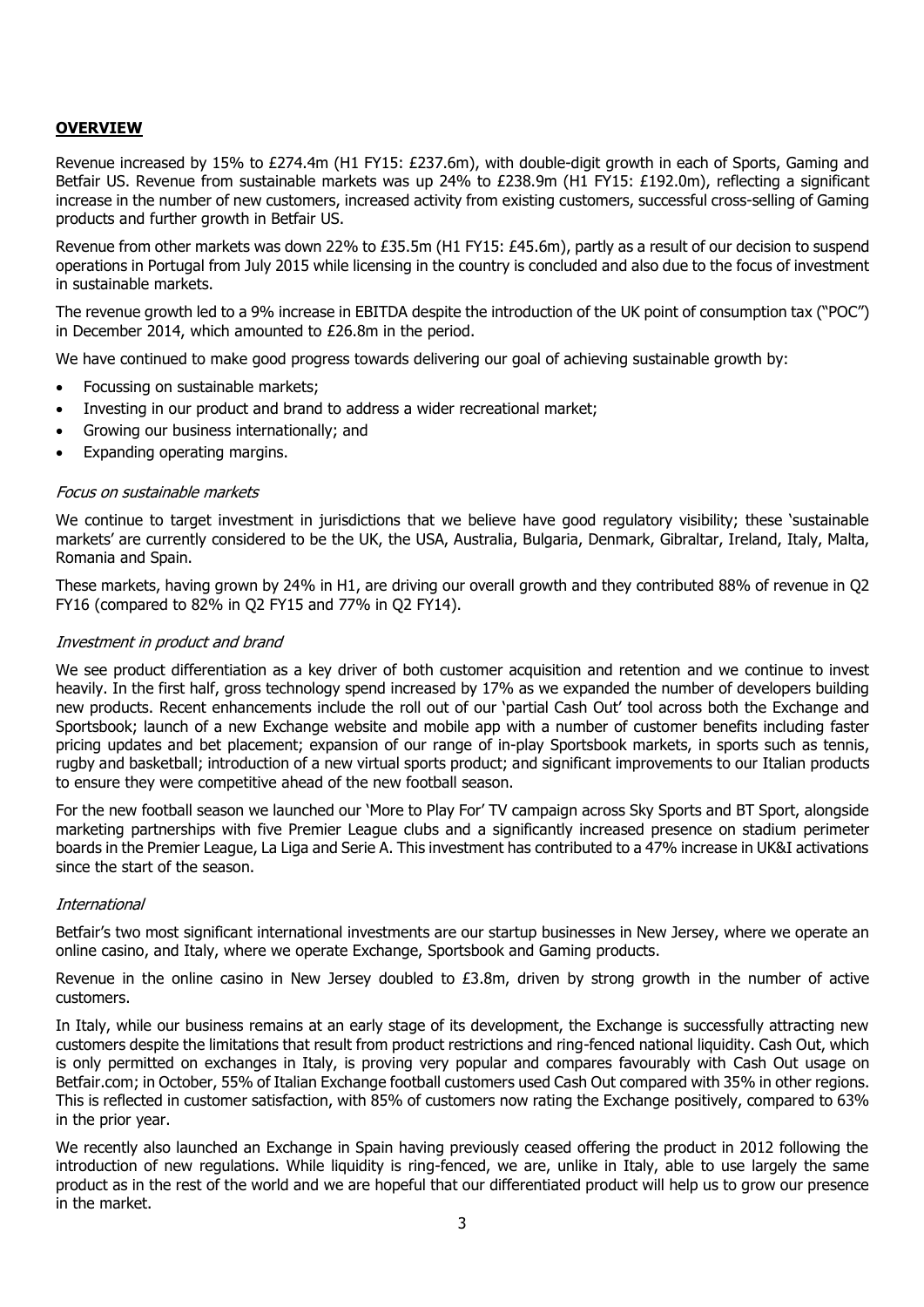## Expanding operating margins

We have continued to demonstrate good operating leverage in the business. In the first half, operating expenses increased by 6% while revenues were up 15%. This would have resulted in significant operating margin expansion had it not been for £26.8m of additional costs relating to point of consumption tax.

## Recommended merger with Paddy Power

Relevant filings have been submitted to applicable regulators and shareholder documents will be published on 27 November 2015. Betfair will hold a Court Meeting and a General Meeting for shareholders on 21 December 2015. Subject to receiving the necessary approvals, we continue to expect the merger to close in the first quarter of 2016.

## **OPERATING REVIEW**

| Actives ('000)       | Q1<br><b>FY16</b> | 02<br><b>FY16</b> | H1<br><b>FY16</b> | 01<br><b>FY15</b> | 02<br><b>FY15</b> | H1<br><b>FY15</b> | 01<br>YoY | 02<br>YoY | H <sub>1</sub><br>YoY |
|----------------------|-------------------|-------------------|-------------------|-------------------|-------------------|-------------------|-----------|-----------|-----------------------|
| Sustainable markets  | 739               | 780               | 1,043             | 653               | 594               | 861               | $+13%$    | +31%      | $+21%$                |
| Other markets        | 116               | 82                | 146               | 131               | 114               | 167               | -11%      | -28%      | -13%                  |
| <b>Total actives</b> | 855               | 862               | 1,189             | 784               | 708               | 1,028             | +9%       | $+22%$    | $+16%$                |

In H1 the number of active customers in sustainable markets increased by 21% to 1,043,000 (H1 FY15: 861,000) driven by the UK and Betfair US. The growth rate was dampened by the large number of customers acquired during the World Cup last year. The number of active customers in the second quarter, which was not impacted by the direct World Cup comparison, was up 31%. The number of active customers in other markets fell by 13% to 146,000 (H1 FY15: 167,000), reflecting the ongoing focus of investment on sustainable regions and the recent suspension of operations in Portugal.

| Revenue (£m)          | Q1<br><b>FY16</b> | Q <sub>2</sub><br><b>FY16</b> | H1<br><b>FY16</b> | Q <sub>1</sub><br><b>FY15</b> | Q <sub>2</sub><br><b>FY15</b> | H1<br><b>FY15</b> | Q1<br>YoY | Q2<br>YoY | H1<br>YoY |
|-----------------------|-------------------|-------------------------------|-------------------|-------------------------------|-------------------------------|-------------------|-----------|-----------|-----------|
|                       |                   |                               |                   |                               |                               |                   |           |           |           |
| Sustainable markets   | 116.3             | 122.6                         | 238.9             | 93.7                          | 98.3                          | 192.0             | $+24%$    | $+25%$    | $+24%$    |
| Other markets         | 19.1              | 16.4                          | 35.5              | 23.6                          | 22.0                          | 45.6              | -19%      | $-25%$    | $-22%$    |
| <b>Total revenue</b>  | 135.4             | 139.0                         | 274.4             | 117.3                         | 120.3                         | 237.6             | $+15%$    | $+16%$    | $+15%$    |
|                       |                   |                               |                   |                               |                               |                   |           |           |           |
| Revenue (£m)          | Q1                | Q <sub>2</sub>                | H1                | Q <sub>1</sub>                | Q <sub>2</sub>                | H1                | Q1        | Q2        | H1        |
|                       | <b>FY16</b>       | <b>FY16</b>                   | <b>FY16</b>       | <b>FY15</b>                   | <b>FY15</b>                   | <b>FY15</b>       | YoY       | YoY       | YoY       |
| Sports                | 89.9              | 94.9                          | 184.8             | 83.0                          | 83.6                          | 166.6             | $+8%$     | $+14%$    | $+11\%$   |
| Gaming                | 25.1              | 24.6                          | 49.7              | 19.8                          | 22.2                          | 42.0              | $+27%$    | $+11\%$   | $+18%$    |
| Betfair US            | 20.1              | 19.2                          | 39.3              | 14.2                          | 14.2                          | 28.4              | $+42%$    | $+35%$    | $+38%$    |
| <b>Customer Funds</b> | 0.3               | 0.3                           | 0.6               | 0.3                           | 0.3                           | 0.6               | Flat      | Flat      | Flat      |
| <b>Total revenue</b>  | 135.4             | 139.0                         | 274.4             | 117.3                         | 120.3                         | 237.6             | +15%      | $+16%$    | $+15%$    |

## **Sports**

Sports revenue increased by 11% to £184.8m (H1 FY15: £166.6m), representing a strong performance against a comparative period that included £15.9m of revenue from the 2014 World Cup and abnormally high sportsbook margins. The Sportsbook continued to be the key contributor of growth and saw a 93% increase in volume to £0.8bn.

Football remains our most important sport and is the focus of most of our advertising and promotional spend. Accordingly, it is key to driving our new customer activations and future revenue growth. The new season has started well, picking up where the last season ended, and detailed planning is already well underway for Euro 2016. We have been encouraged by early trials of our 'Acca Edge' product innovation, which offers customers the ability to tailor 'insurance' on their accumulators within the betslip.

Improving our racing product has been a major area of focus in the last twelve months and this made a positive impact in H1. Royal Ascot saw record betting activity across Betfair's Exchange and Sportsbook, and there were strong performances at several UK autumn meetings and in the Breeders' Cup, which benefitted from the launch of in-play betting on US racing.

The Rugby World Cup in October, while being small relative to the football equivalent, was an opportunity to showcase significant improvements in our rugby product as well as providing incremental betting opportunities. Several closefought ties enabled Betfair's signature 'Cash Out' and 'Price Rush' products to come to the fore; one Sportsbook customer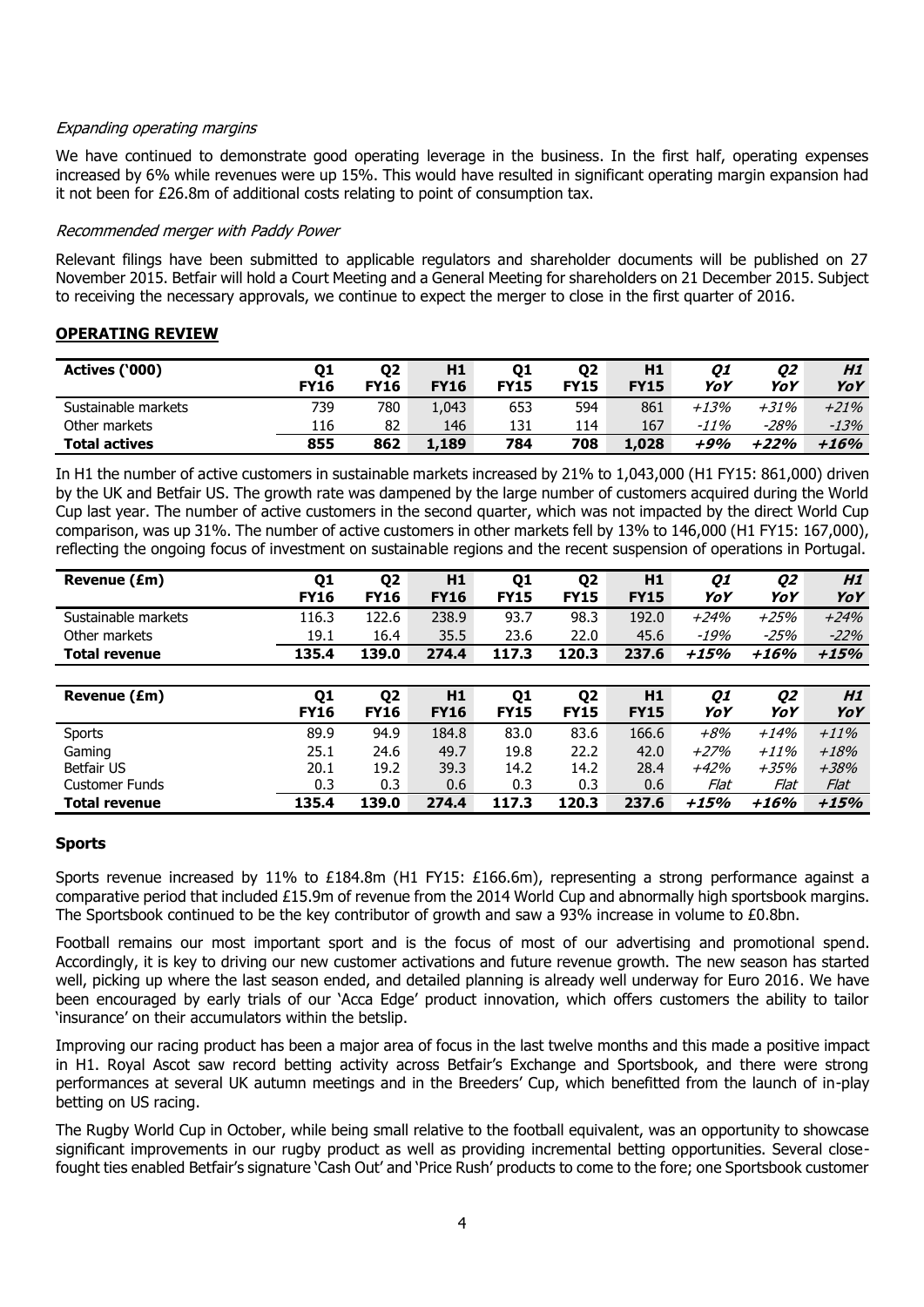who bet £10 in-play on Japan to beat South Africa received a 'Price Rush' from 11/1 to 250/1, netting over £2,000 of extra winnings.

Betfair's Exchange remains a key platform for political betting and £31m was traded on two of the biggest upsets in political betting history; the Conservatives traded at 10/1 shortly before their shock majority victory in May's General Election and Jeremy Corbyn was matched as high as 980/1 before claiming an easy win in the Labour leadership contest.

## **Gaming**

Gaming revenue increased by 18% to £49.7m (H1 FY15: £42.0m) driven by a 32% increase in the number of customers using the product. The customer growth is primarily due to increased cross-selling from Sports, with record numbers of Sports customers trying Gaming products for the first time.

We have placed significant focus on improving our mobile Gaming product and the channel has continued to drive growth. Mobile revenue was up 86% and 57% of all Gaming customers used the channel in the period (H1 FY15: 46%).

## **Betfair US**

Betfair US revenues increased by 38% to £39.3m, driven by growth in both TVG and our online casino in New Jersey, and EBITDA increased to £8.3m (H1 FY15: £3.5m).

In TVG, handle and revenue increased by 14% and 25% respectively (both in constant currency). This growth was helped by the acquisition of HRTV in February 2015, which increased TVG's access to premium content leading to higher customer engagement and, in turn, wagering volumes.

The mobile channel continues to show strong growth, with handle up 75%, following the launch of a new mobile website to complement TVG's native iOS app.

Betfair's online casino increased revenues by 100% to £3.8m (H1 FY15: £1.9m).

## **Regulation**

Following the entry into force of the Betting (Amendment) Act in April 2015, Betfair was awarded a licence to operate a sportsbook and betting exchange in Ireland.

In September, we were awarded an interim licence to offer our products in Romania and we are currently applying for a licence in Portugal under the gambling law that entered into force in June. In accordance with a request from the Portuguese regulator we switched off our site in July whilst the process is concluded. The impact of this on Betfair's profitability in FY16 is estimated to be c.£10m.

## **FINANCIAL REVIEW**

## **Summary**

| Six months ended 31 October                | H1          | H1          |         |
|--------------------------------------------|-------------|-------------|---------|
|                                            | <b>FY16</b> | <b>FY15</b> | Change  |
|                                            | £m          | £m          | %       |
| Revenue                                    | 274.4       | 237.6       | $+15%$  |
| EBITDA <sup>1</sup>                        | 80.5        | 73.9        | $+9%$   |
| Operating profit                           | 67.2        | 59.9        | $+12\%$ |
| Profit before tax                          | 66.3        | 67.3        | $-1\%$  |
| Underlying profit before tax <sup>2</sup>  | 66.3        | 60.9        | +9%     |
| Earnings per share                         | 60.3p       | 55.0p       | +10%    |
| Underlying earnings per share <sup>2</sup> | 60.3p       | 48.9p       | +23%    |

<sup>1</sup> EBITDA is defined as Group operating profit before net finance expense/income, tax, depreciation and amortisation.

<sup>2</sup> Underlying figures in FY15 exclude the profit on disposal of the Group's share of Betfair Australia. A reconciliation of reported figures to underlying figures is set out on page 7.

Revenue increased by 15% to £274.4m (H1 FY15: £237.6m) and EBITDA was up 9% to £80.5m (H1 FY15: £73.9m).

Reported profit before tax, which in the prior year included a £6.4m gain relating to the disposal of our joint venture in Australia, was down 1% to £66.3m (H1 FY15: £67.3m), and reported earnings per share was up 10% to 60.3 pence (H1 FY15: 55.0 pence).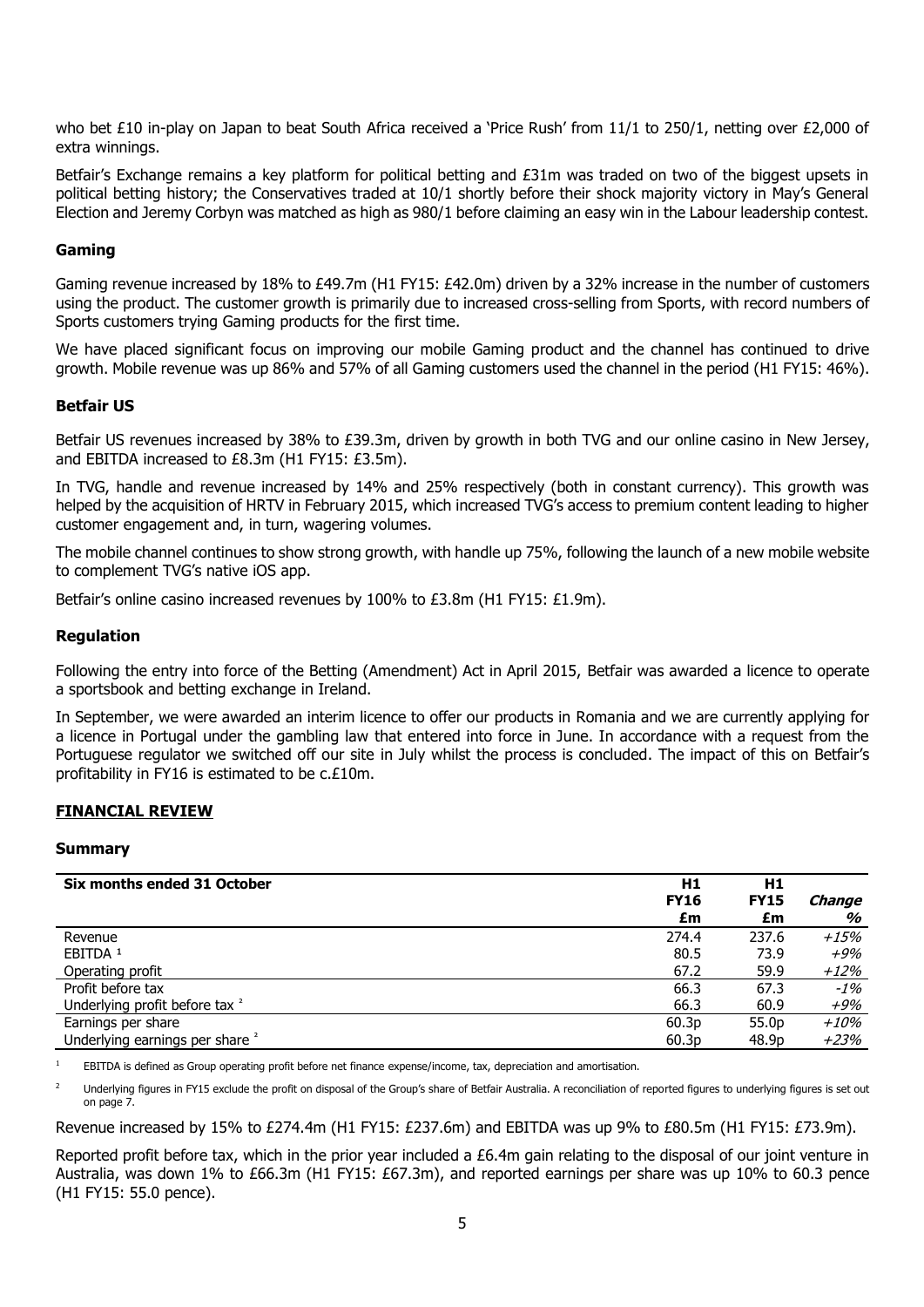Underlying earnings per share, which excludes the gain on disposal, increased by 23% to 60.3 pence (H1 FY15: 48.9 pence).

## **Gross margin**

Gross profit for the year increased by 7% to £214.0m (H1 FY15: £200.4m). This represents a gross margin percentage of 78.0% (H1 FY15: 84.3%), with the year-on-year reduction driven by higher gaming taxes following the introduction of UK point of consumption tax in December 2014.

#### **Administrative expenses**

| Six months ended 31 October          | H1<br><b>FY16</b><br>£m | H1<br><b>FY15</b><br>£m | <b>Change</b><br>% |
|--------------------------------------|-------------------------|-------------------------|--------------------|
| Sales and marketing                  | 62.7                    | 62.0                    | $+1\%$             |
| Technology                           | 35.0                    | 29.3                    | +19%               |
| Operations                           | 18.9                    | 18.7                    | $+1\%$             |
| G&A                                  | 16.9                    | 16.5                    | +2%                |
| <b>Operating expenses</b>            | 133.5                   | 126.5                   | +6%                |
| Depreciation and amortisation        | 13.3                    | 14.0                    | -5%                |
| <b>Total administrative expenses</b> | 146.8                   | 140.5                   | $+4%$              |

Sales and marketing spend increased by 1%, with additional investment in TV, print and stadium perimeter boards largely offset by the lack of a major international football tournament. Adjusting for the World Cup spend last year, sales and marketing costs were 13% higher.

Gross technology costs before capitalisation of internal development expenditure were 17% higher than the prior year, driven predominantly by additional headcount. In H1 FY16, £2.9m of internal development expenditure was capitalised (H1 FY15: £3.1m). Technology expenses after this capitalisation were up 19% on the prior year.

Operations spend was up 1% in the period, with greater demand placed on customer services resources as a result of the growing customer base broadly mitigated by efficiency savings, including increased use of live chat.

General & administrative ("G&A") costs were up 2%, predominantly reflecting inflationary increases in salary costs.

Depreciation and amortisation of £13.3m was 5% lower than the prior year (H1 FY15: £14.0m) primarily as a result of assets becoming fully depreciated.

Average headcount of 2,056 was 13% higher than the prior year (H1 FY15: 1,827), largely driven by increased technology headcount and additional operational staff to serve the growing customer base.

## **EBITDA**

| Six months ended 31 October | <b>H1 FY16</b> | <b>H1 FY15</b> | Change |
|-----------------------------|----------------|----------------|--------|
|                             | £m             | £m             | %      |
| Betfair excl. US            | 72.2           | 70.4           | $+3%$  |
| <b>Betfair US</b>           | 8.3            | 3.5            | +137%  |
| <b>Total</b>                | 80.5           | 73.9           | +9%    |

EBITDA excluding Betfair US increased by 3% to £72.2m (H1 FY15: £70.4m), with strong revenue growth mostly offset by higher gaming taxes as a result of UK point of consumption tax.

Betfair US EBITDA increased by 137% to £8.3m (H1 FY15: £3.5m), with further growth in TVG, aided by the acquisition of HRTV, and reduced losses in our online casino.

#### **Finance income and expenses**

Net finance expense was £0.9m (H1 FY15: income of £0.9m). This includes interest on corporate funds of £0.3m (H1 FY15: £0.7m), net foreign exchange translation losses of £0.1m (H1 FY15: £0.2m gain) and non-cash charges of £1.1m (H1 FY15: nil) relating to deferred and contingent consideration for the acquisition of HRTV.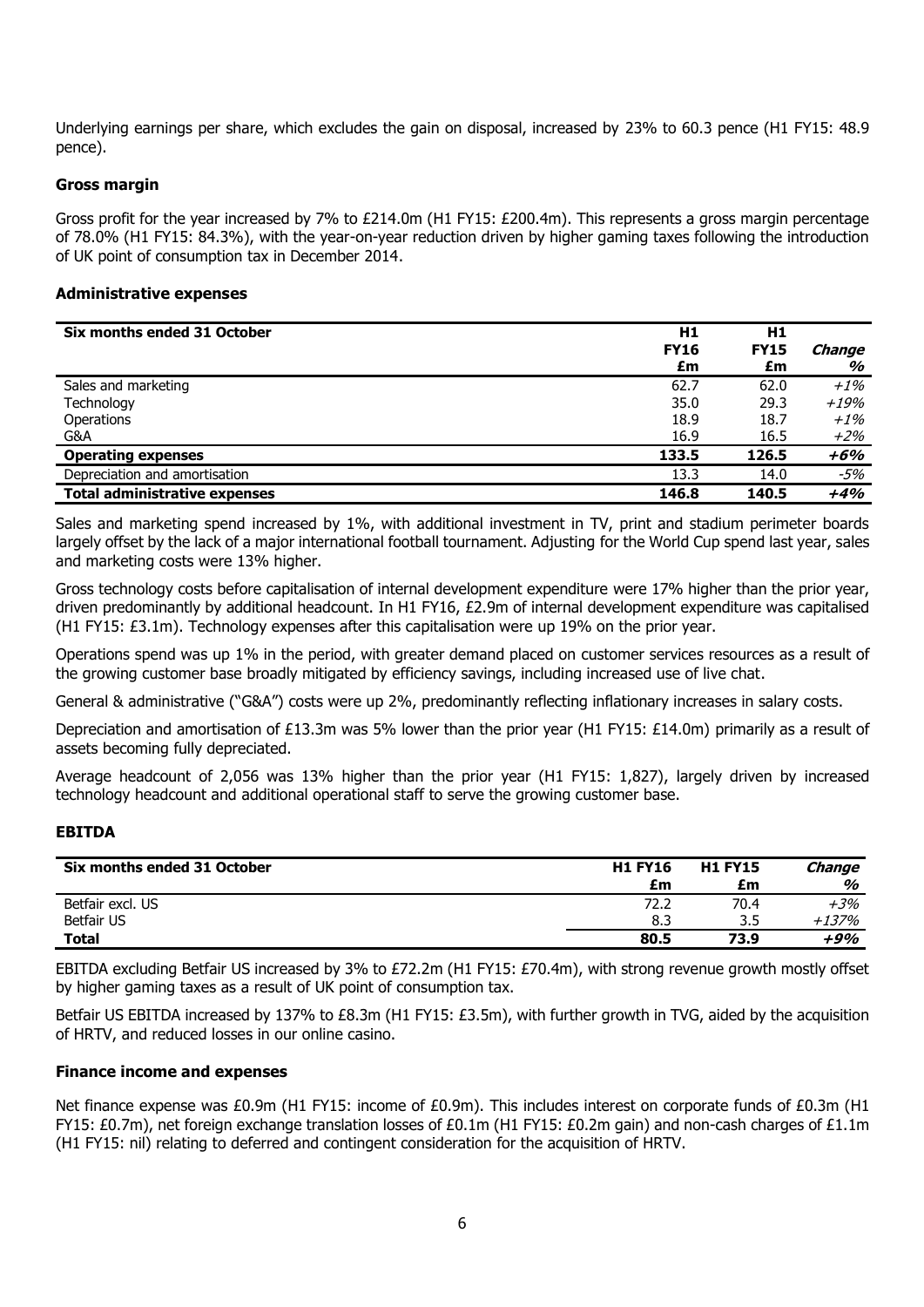## **Taxation**

The Group had a tax charge of £10.3m in the period (H1 FY15: £9.7m). The Group's underlying effective tax rate was 15.5% (H1 FY15: 15.9%) and we continue to expect the long-term sustainable tax rate to remain around this level.

## **Dividend**

The Board has declared an interim dividend of 15.0 pence per share (H1 FY15: 9.0 pence). The increase reflects the increased profitability of the business, continued strong cash flow and stated dividend policy of targeting a payout ratio of approximately 50% in the medium term (up from 40% previously).

This will be paid on 15 January 2016 to holders of relevant shares on the register at 18 December 2015.

#### **Capital expenditure**

| Six months ended 31 October | <b>H1 FY16</b> | <b>H1 FY15</b> | Change  |
|-----------------------------|----------------|----------------|---------|
|                             | £m             | £m             | %       |
| External capex              | 9.3            | 4.3            | $+116%$ |
| Internal devex              | 2.9            |                | -6%     |
| Total                       | 12.2           | 7.4            | +65%    |

Capital expenditure ("capex") increased to £12.2m (H1 FY15: £7.4m), driven by increased investment in technology infrastructure.

### **Cash and cash flow**

Free cash flow in the period decreased by 15% to £57.4m (H1 FY15: £67.2m). The year-on-year movement was primarily due to UK POC tax payments, higher corporate tax payments relating to FY15, increased capex spend and working capital timing differences, offset by the strong business performance.

Cash at 31 October 2015, excluding customer funds which are held off-balance sheet, was £139.4m (31 October 2014:  $£271.4m$ ). The reduction was predominantly due to the return of £199.7m of capital to shareholders, which was completed in January 2015, partly offset by the cash generated from operations.

| Six months ended 31 October                            | H <sub>1</sub><br><b>FY16</b><br>£m | H1<br><b>FY15</b><br>£m |
|--------------------------------------------------------|-------------------------------------|-------------------------|
| Free cash flow                                         | 57.4                                | 67.2                    |
| Dividends paid                                         | (23.1)                              | (14.6)                  |
| Proceeds from disposal of stake in Betfair Australia   |                                     | 12.0                    |
| Other $1$                                              | 0.2                                 | (2.2)                   |
| Net increase in cash and cash equivalents <sup>2</sup> | 34.5                                | 62.4                    |

<sup>1</sup> Other is comprised of the net purchase of own shares and proceeds from the issue of share capital.

Excludes the effect of exchange rate fluctuations on cash held.

| As at 31 October          | Η1          | H1          |
|---------------------------|-------------|-------------|
|                           | <b>FY16</b> | <b>FY15</b> |
|                           | £m          | £m          |
| Cash and cash equivalents | 139.4       | 271<br>-4   |

## **Reconciliation of Reported to Underlying**

| Six months ended 31 October 2014 | <b>Revenue</b><br>£m | <b>EBITDA</b><br>£m      | <b>Operating</b><br><b>Profit</b><br>£m | <b>Profit for the</b><br>period<br>£m | <b>EPS</b> |
|----------------------------------|----------------------|--------------------------|-----------------------------------------|---------------------------------------|------------|
| H1 FY15 reported                 | 237.6                | 73.9                     | 59.9                                    | 57.6                                  | 55.0       |
| Disposal of Betfair Australia    | -                    | $\overline{\phantom{0}}$ | $\overline{\phantom{0}}$                | (6.4)                                 | (6.1)      |
| H1 FY15 underlying               | 237.6                | 73.9                     | 59.9                                    | 51.2                                  | 48.9       |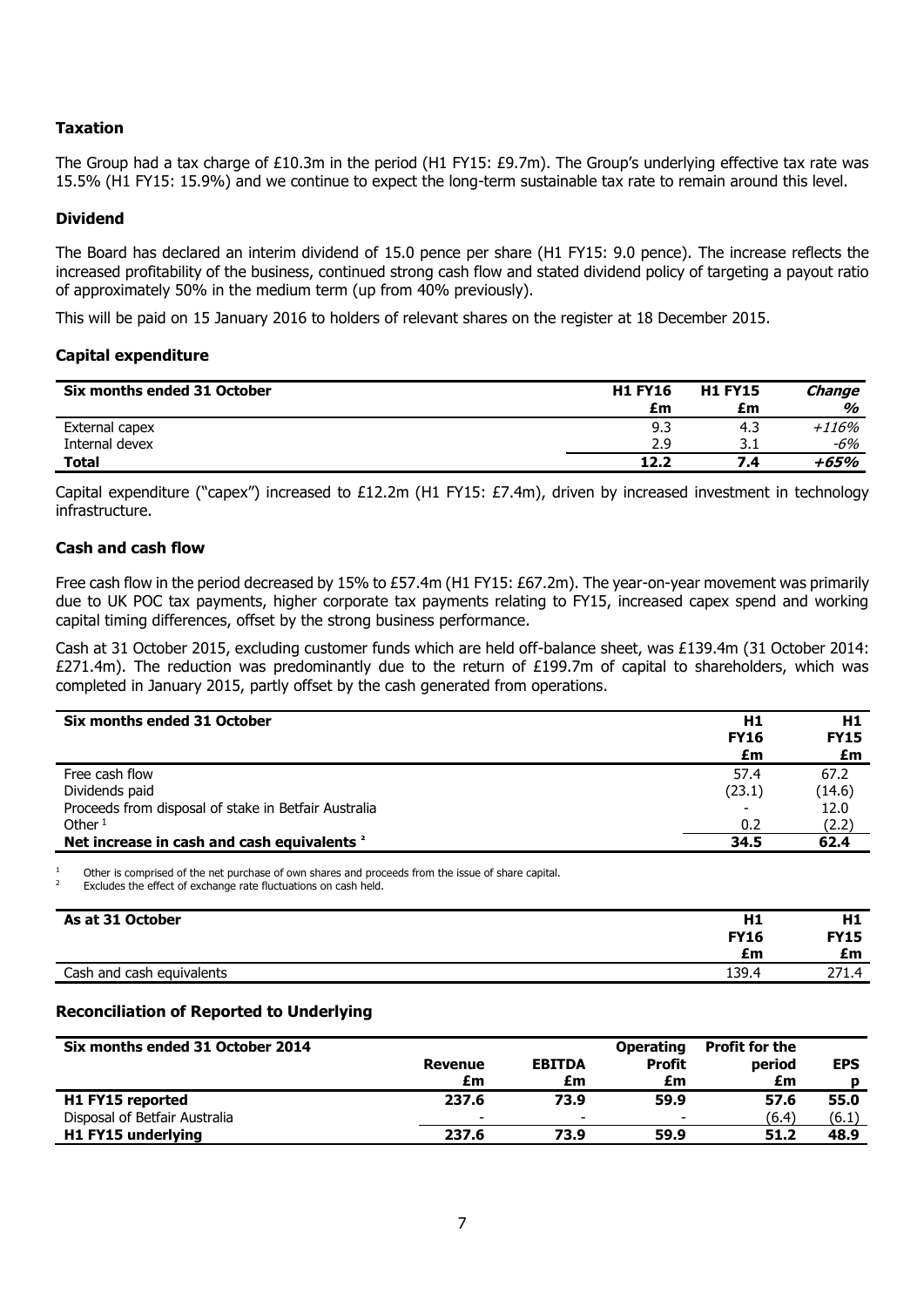## **Responsibility statement of the Directors in respect of the half-yearly financial report:**

The Directors confirm that to the best of their knowledge:

• the condensed set of financial statements has been prepared in accordance with IAS 34 Interim Financial Reporting as adopted by the EU

• the interim management report includes a fair review of the information required by:

(a) DTR 4.2.7R of the Disclosure and Transparency Rules, being an indication of important events that have occurred during the first six months of the financial year and their impact on the condensed set of financial statements; and a description of the principal risks and uncertainties for the remaining six months of the year; and

(b) DTR 4.2.8R of the Disclosure and Transparency Rules, being related party transactions that have taken place in the first six months of the current financial year and that have materially affected the financial position or performance of the entity during that period; and any changes in the related party transactions described in the last annual report that could do so.

By order of the Board of Betfair Group plc

**Breon Corcoran Alexander Gersh Chief Executive Officer Alexander Gersh Chief Executive Officer** Chief Executive Officer

25 November 2015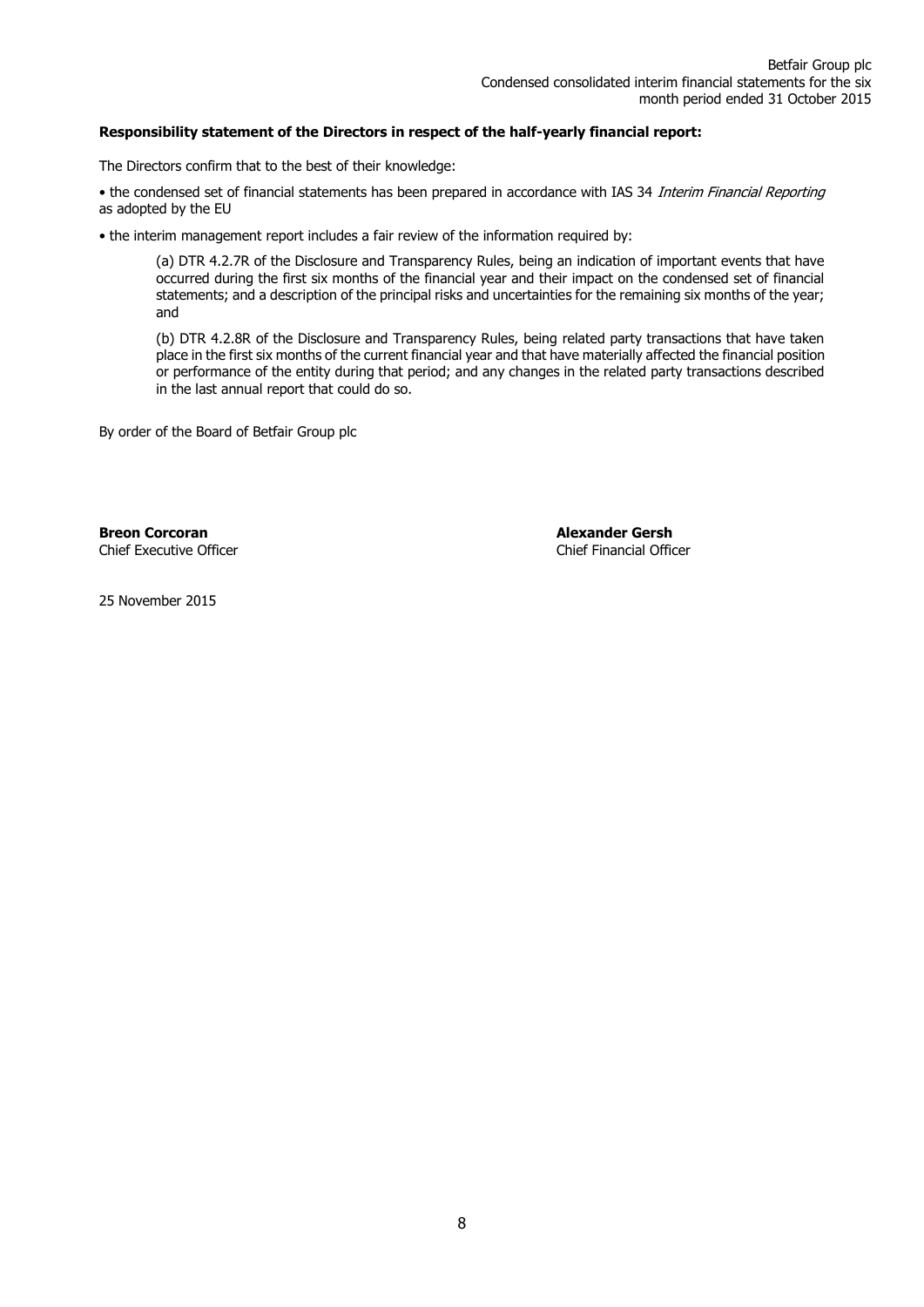#### **Understanding and managing our principal risks**

The Board continuously assesses and monitors the key risks of the business. The key risks that could affect the Group's performance and the factors that mitigate those risks have not significantly changed from those set out on pages 24 to 26 in the Group's Annual Report and Accounts 2015 (which is available to download at [http://corporate.betfair.com\)](http://corporate.betfair.com/). The principal risks facing the Group, together with the Group's risk management process in relation to these risks, continue to be monitored, reviewed and re-assessed. A summary of the principal risks and uncertainties that are most relevant to the remainder of the current financial year is included below:

- Online gambling regulation and licensing new licensing regimes which make it commercially unviable for us to operate our products can restrict our ability to grow the business. While opportunities exist, they are not without risks – such as commercial viability, delays in licensing of betting exchanges compared with other products, how our products are taxed and licensing one section of the online market, such as sports betting, but not another, such as casinos or poker. Restrictions on advertising can reduce our ability to reach new customers and market new product offerings. We work closely with regulators and governments throughout the EU and elsewhere to try to secure favourable regulation for our products. We have dedicated internal and external legal, tax, compliance and public affairs resources with responsibility for advising business units in these matters and through appropriate policies, processes and controls. External third parties help us to substantiate evidence to support using a gross profits tax model. We monitor developments in advertising practice.
- Competition/our brand, products and customers online gambling is a very competitive industry. Our competitors are constantly looking to gain advantage through aggressive marketing campaigns, pricing, promotional behaviour and new product features which could impact revenue or margins. Product and delivery to market is vital to gain competitive edge over other operators. Our customers are at the heart of the business, reduced activity by major customers and/or a significant number of customers could have a material negative impact on our financial performance and growth. We aim to mitigate this risk by investing in brand and marketing tools and activity, monitoring competitors and their promotional offers and the continuous development of product, with emphasis on mobile products and innovative features as well as acquisition through marketing. We closely monitor the behaviour of our customers and have teams focused on their acquisition, management and retention. We aim to ensure we provide a service and platform which grow value for both the customer and Betfair, and reduce the risk of customers leaving.
- Technology infrastructure, systems stability and availability a major failure of the Group's and/or third party infrastructure could lead to significant costs and disruptions that could reduce revenue and harm our business reputation. Reduced availability of our products arising through software, infrastructure and systems issues could result in a poor customer experience and may impact customer loyalty. Continuous investment in a cost effective technology platform and infrastructure to ensure stability and availability, eliminate single points of failure and improve performance. Focus is on a secure and scalable offering across all products.
- Taxation changes in tax regimes can undermine existing tax planning creating unexpected liabilities. Adherence to tax planning is monitored through regular reviews of governance structures. Proactive involvement of tax specialists in key business decisions ensures tax planning remains effective. Revenue growth and operating leverage is helping to offset increased tax liabilities.
- Reliance on third parties we rely on third parties across our business. All of our products are dependent on third party suppliers for content/data. Operational functions also rely on third parties for software solutions and infrastructure. Where possible we limit reliance on a single supplier to reduce potential single points of failure. We use formal contract and service level management processes supported by continuous communication to focus on quality and availability of services delivered by our key suppliers. We assess their resilience and review the potential options in the event of a need to change.
- IT disaster recovery and business continuity availability of our product is paramount. A significant outage or unavailability of any of our products can cause reductions in revenue and loss of customers. Delays in restoring services following an outage or incident could result in loss of customers and reputational damage. We regularly review our Business Continuity Plans and our IT Disaster Recovery capability and have service level agreements in place with third parties. Where possible we have failover solutions available and seek to limit single points of failure.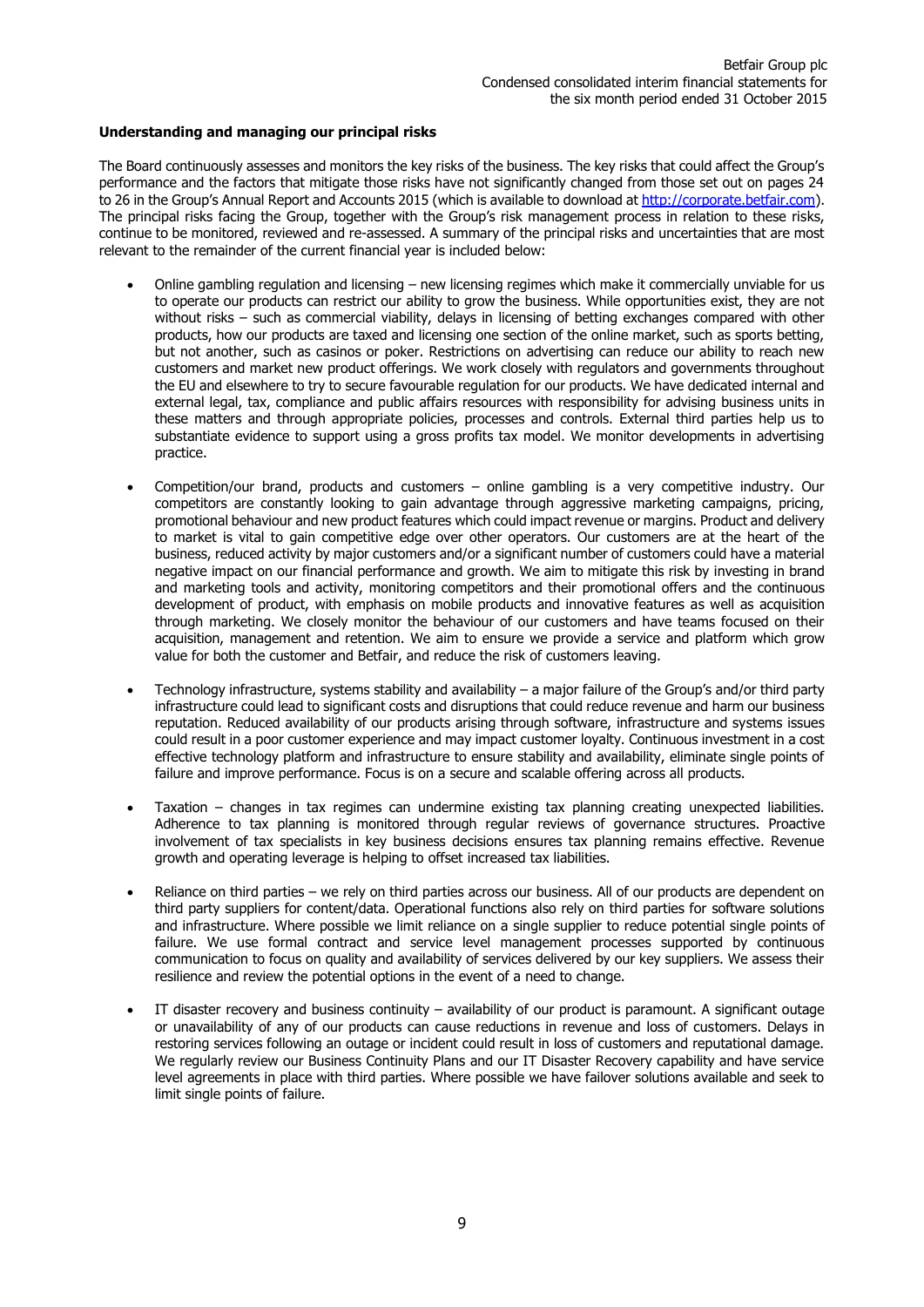- Recruitment and retention of key employees continued success and growth is dependent on the performance of key directors, managers and staff. Retention and recruitment of these individuals is a key component in securing our ability to grow and develop our business. Our ability to continue to attract, retain and motivate passionate and highly skilled employees in an intensely competitive environment means that competitive packages and development opportunities must be available. The Board reviews key positions through the Remuneration and Nomination Committees. Key senior staff and directors are part of long term incentive plans which reward high performance and loyalty. All staff are offered regular salary reviews, a comprehensive benefit package and are able to join (subject to local jurisdictional requirements) share save schemes which give them a long term stake in our success. Group HR actively manage succession planning and processes which are in place throughout the business to identify key roles, conduct regular appraisal, succession and talent reviews, and to provide competitive package and career development opportunities. Our employees participate in engagement surveys which help us to link improvements to achieving our corporate goals while reducing employee turnover and improving productivity and wellbeing.
- Security of customer funds and reliance on financial institutions some jurisdictions continue to put pressure on banks to refuse to process transactions from online gaming companies. A reduced ability to transact with customers can impact our growth and expansion into new territories. Actual or perceived mismanagement of customer funds could have severe reputational and/or financial impacts. There is the possibility of loss arising in the event of failure of counterparties. We have strong relationships with key financial institutions and banking and payment suppliers. Wherever possible we avoid reliance on a single provider. We regularly assess their resilience and alternative options in the event of a need to change supplier. Under the terms of a Trust Deed, approximately 94% of all customer funds are held on trust in separate bank accounts which are ringfenced from our corporate funds. The remaining sums are customer funds which certain regulators require Betfair to hold in separate non set-off bank accounts in the name of the licence holder. Daily and monthly reconciliations of customer funds take place to ensure timely detection of potential fraud or error. All customer funds are subject to the Group Treasury policy which is reviewed annually by the Audit Committee on behalf of the Board. At 31 October 2015 the majority of the Group's customer and corporate funds were held with major systemically important counterparties or pooled AAA rated money market funds. Exposure to counterparties are regularly reviewed by the Chief Financial Officer and adjusted accordingly.
- Data management and security breach or loss of customer or other sensitive data and information could lead to significant costs and disruptions that could impact revenue and harm our business reputation. Specialist monitoring and detection solutions teams are used across development and live product offerings to mitigate this risk. Access to customer and other sensitive data and information is restricted and monitored in a variety of ways. We have appropriate policies, processes and controls and mandatory security awareness training. We comply with the relevant data protection and privacy legislation. An independent review of cyber threat has been undertaken and supports our approach to managing this threat.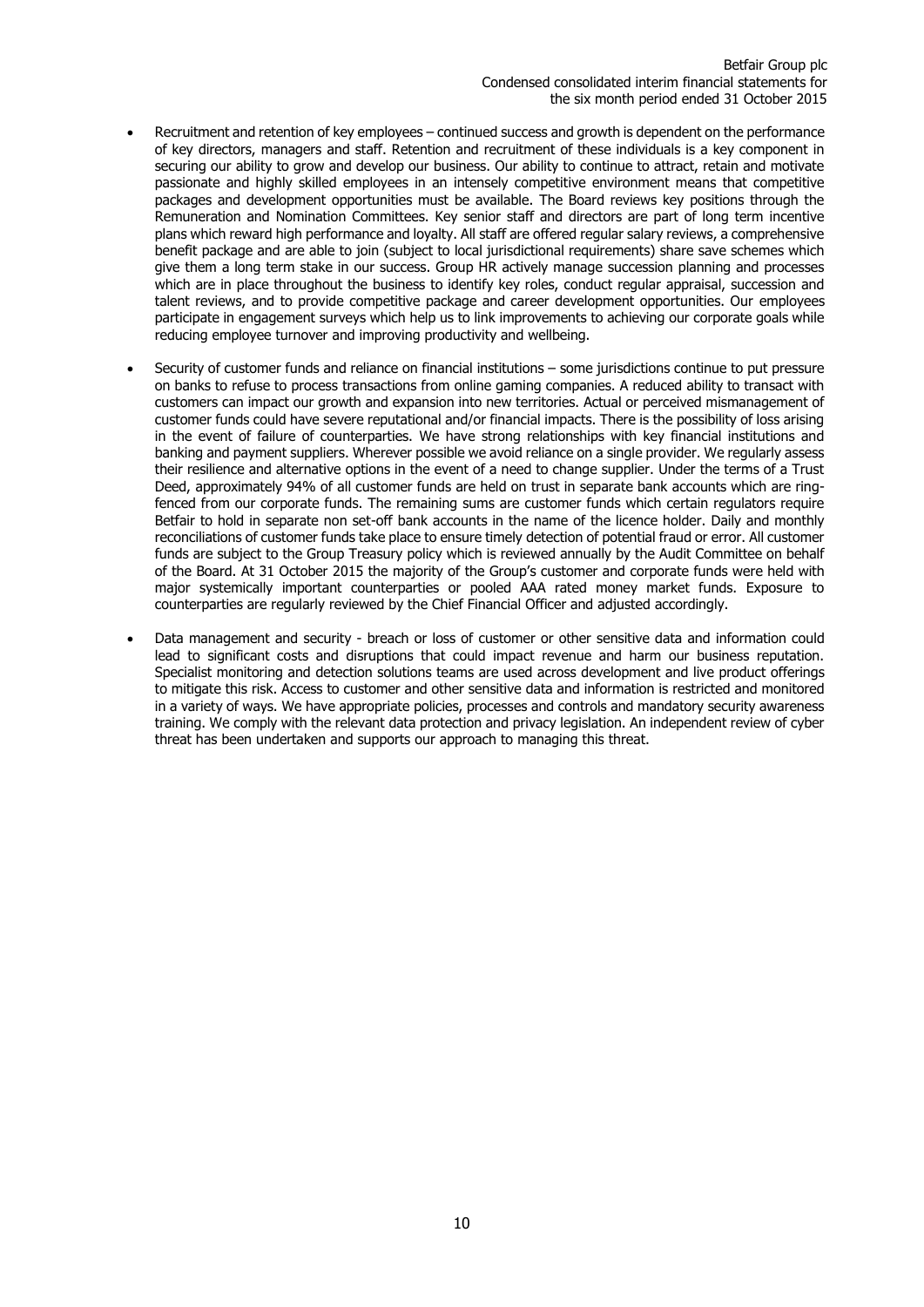## **Condensed Consolidated Income Statement**

|                                                 |                | <b>Six months</b><br>ended 31<br><b>October</b><br>2015<br>(Unaudited) | Six months<br>ended 31<br>October<br>2014<br>(Unaudited) | Year ended<br>30 April<br>2015<br>(Audited) |
|-------------------------------------------------|----------------|------------------------------------------------------------------------|----------------------------------------------------------|---------------------------------------------|
|                                                 | Note           | £m                                                                     | £m                                                       | £m                                          |
| <b>Continuing operations</b>                    |                |                                                                        |                                                          |                                             |
| Revenue                                         | $\overline{2}$ | 274.4                                                                  | 237.6                                                    | 476.5                                       |
| Cost of sales                                   |                | (60.4)                                                                 | (37.2)                                                   | (90.6)                                      |
| <b>Gross profit</b>                             |                | 214.0                                                                  | 200.4                                                    | 385.9                                       |
| Administrative expenses                         |                | (146.8)                                                                | (140.5)                                                  | (291.6)                                     |
| <b>Group operating profit</b>                   |                | 67.2                                                                   | 59.9                                                     | 94.3                                        |
| Analysed as:                                    |                |                                                                        |                                                          |                                             |
| <b>EBITDA*</b>                                  |                | 80.5                                                                   | 73.9                                                     | 120.2                                       |
| Depreciation and amortisation                   |                | (13.3)                                                                 | (14.0)                                                   | (25.9)                                      |
| <b>Group operating profit</b>                   |                | 67.2                                                                   | 59.9                                                     | 94.3                                        |
| Net finance (expense) / income                  |                | (0.9)                                                                  | 0.9                                                      | 0.4                                         |
| Share of profit of equity accounted investments |                |                                                                        | 0.1                                                      | 0.1                                         |
| Profit on disposal of joint venture             | $\mathsf 3$    |                                                                        | 6.4                                                      | 6.4                                         |
| Profit before tax                               |                | 66.3                                                                   | 67.3                                                     | 101.2                                       |
| Tax                                             | $\overline{4}$ | (10.3)                                                                 | (9.7)                                                    | (14.8)                                      |
| Profit for the period / year                    |                | 56.0                                                                   | 57.6                                                     | 86.4                                        |
| <b>Attributable to:</b>                         |                |                                                                        |                                                          |                                             |
| Equity holders of the Parent                    |                | 56.0                                                                   | 57.6                                                     | 86.4                                        |
| Non-controlling interest                        |                |                                                                        |                                                          |                                             |
| Profit for the period / year                    |                | 56.0                                                                   | 57.6                                                     | 86.4                                        |
| <b>Earnings per share</b>                       |                |                                                                        |                                                          |                                             |
| Basic                                           | 5              | 60.3p                                                                  | 55.0p                                                    | 85.9p                                       |
| Diluted                                         | 5              | 58.8p                                                                  | 53.7p                                                    | 83.7p                                       |

\* EBITDA is defined as Group operating profit before net finance (expense) / income, tax, depreciation and amortisation. It excludes amounts in respect of the Group's equity accounted investments and profit on disposal of joint venture in the prior year and is considered by the Directors to be a key measure of its financial performance.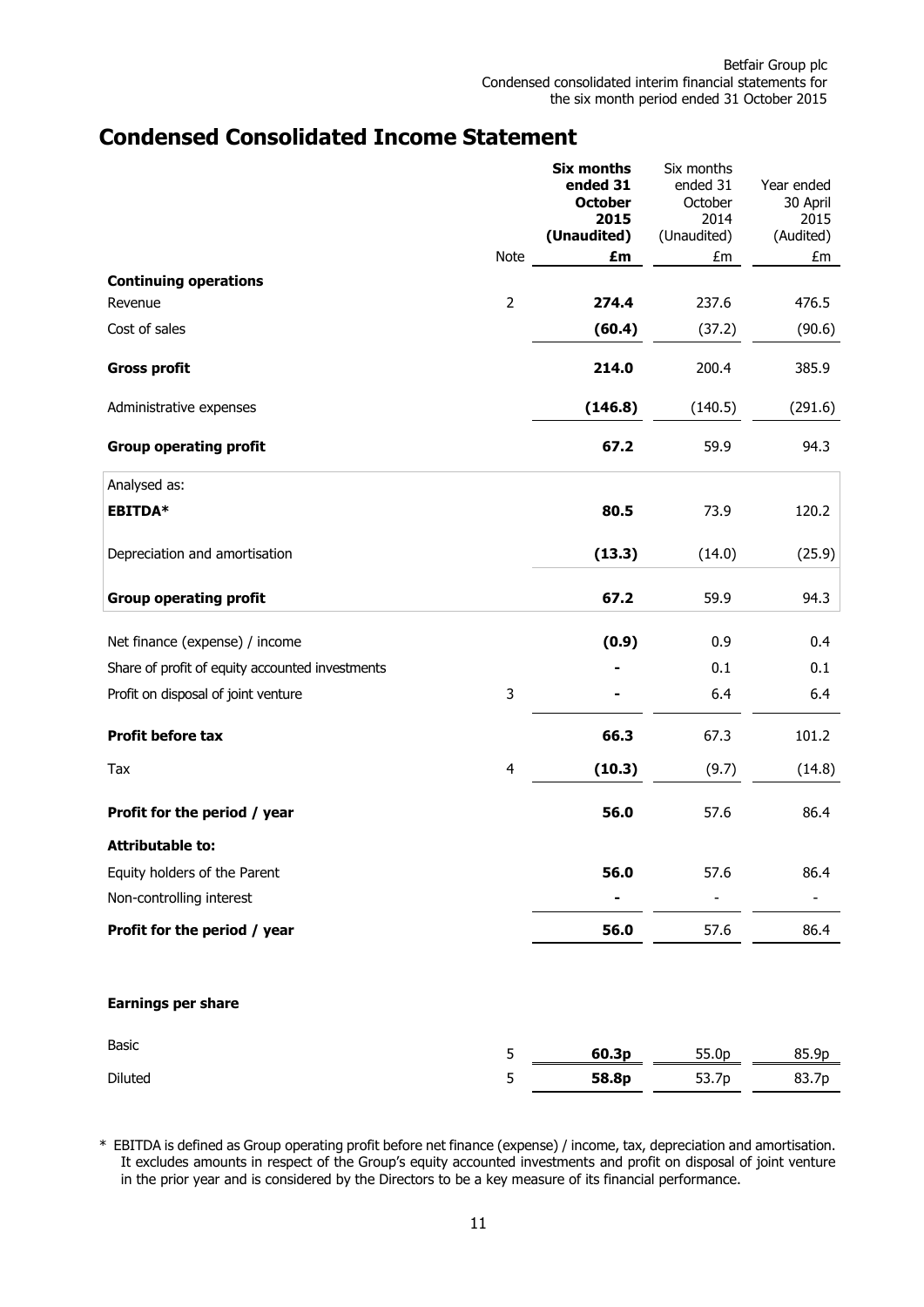# **Condensed Consolidated Statement of Comprehensive Income**

|                                                                                              | Six months<br>ended 31 | Six months<br>ended 31 | Year ended |
|----------------------------------------------------------------------------------------------|------------------------|------------------------|------------|
|                                                                                              | <b>October</b>         | October                | 30 April   |
|                                                                                              | 2015                   | 2014                   | 2015       |
|                                                                                              | (Unaudited)            | (Unaudited)            | (Audited)  |
|                                                                                              | £m                     | £m                     | £m         |
| Profit for the period / year                                                                 | 56.0                   | 57.6                   | 86.4       |
| Other comprehensive income / (expense)<br>Items that will be reclassified to profit or loss: |                        |                        |            |
| Foreign exchange differences arising on consolidation                                        | 0.1                    | 0.2                    | 1.4        |
| Reclassification to profit or loss                                                           |                        | (0.8)                  | 0.1        |
| Other comprehensive income / (expense) for the<br>period / year                              | 0.1                    | (0.6)                  | 1.5        |
| Total comprehensive income for the period / year                                             | 56.1                   | 57.0                   | 87.9       |
| <b>Attributable to:</b>                                                                      |                        |                        |            |
| Equity holders of the Parent                                                                 | 56.1                   | 57.0                   | 87.9       |
| Non-controlling interest                                                                     |                        |                        |            |
| Total comprehensive income for the period / year                                             | 56.1                   | 57.0                   | 87.9       |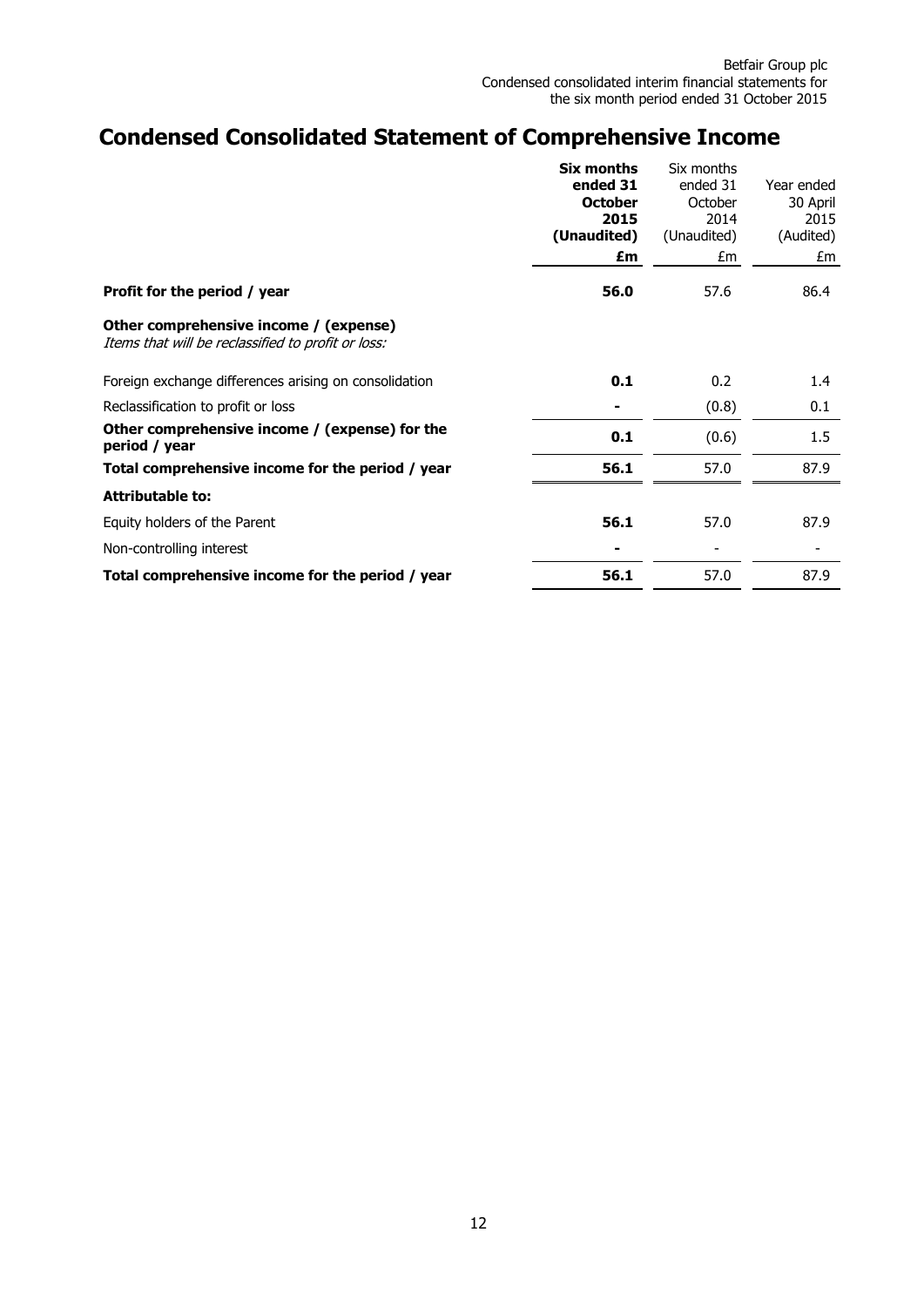# **Condensed Consolidated Balance Sheet**

|                                                     |                  | 31 October<br>2015 | 31 October<br>2014 | 30 April<br>2015 |
|-----------------------------------------------------|------------------|--------------------|--------------------|------------------|
|                                                     |                  | (Unaudited)        | (Unaudited)        | (Audited)        |
| <b>Non-current assets</b>                           | Note             | £m                 | £m                 | £m               |
| Property, plant and equipment                       |                  | 18.2               | 14.0               | 14.8             |
| Goodwill and other intangible assets                |                  | 78.7               | 46.1               | 83.2             |
| Investments                                         |                  | 0.1                | 0.1                | 0.1              |
| Available-for-sale financial assets                 |                  | 1.3                | 1.3                | 1.3              |
| Deferred tax assets                                 |                  | 9.2                | 5.0                | 4.2              |
|                                                     |                  | 107.5              | 66.5               | 103.6            |
| <b>Current assets</b>                               |                  |                    |                    |                  |
| Trade and other receivables                         |                  | 28.9               | 24.2               | 23.3             |
| Cash and cash equivalents                           | $\boldsymbol{6}$ | 139.4              | 271.4              | 105.1            |
|                                                     |                  | 168.3              | 295.6              | 128.4            |
| <b>Total assets</b>                                 |                  | 275.8              | 362.1              | 232.0            |
| <b>Current liabilities</b>                          |                  |                    |                    |                  |
| Trade and other payables                            |                  | 124.2              | 110.9              | 128.1            |
| Tax payable                                         |                  | 32.3               | 32.9               | 29.5             |
| Provisions                                          | 7                | 4.1                | 1.1                | 5.1              |
|                                                     |                  | 160.6              | 144.9              | 162.7            |
| <b>Non-current liabilities</b>                      |                  |                    |                    |                  |
| Trade and other payables                            |                  | 20.0               |                    | 19.5             |
| Provisions                                          | $\overline{7}$   |                    | 0.5                | 0.4              |
| <b>Total liabilities</b>                            |                  | 180.6              | 145.4              | 182.6            |
| <b>Net assets</b>                                   |                  | 95.2               | 216.7              | 49.4             |
|                                                     |                  |                    |                    |                  |
| Share capital                                       | 8                | 0.1                | 0.1                | 0.1              |
| Share premium                                       |                  | 5.5                | 0.9                | 5.3              |
| Other reserves                                      |                  | (2.6)              | (11.8)             | (9.0)            |
| Retained earnings                                   |                  | 92.2               | 227.5              | 53.0             |
| Equity attributable to equity holders of the Parent |                  | 95.2               | 216.7              | 49.4             |
| Non-controlling interest                            |                  |                    |                    |                  |
| <b>Total equity</b>                                 |                  | 95.2               | 216.7              | 49.4             |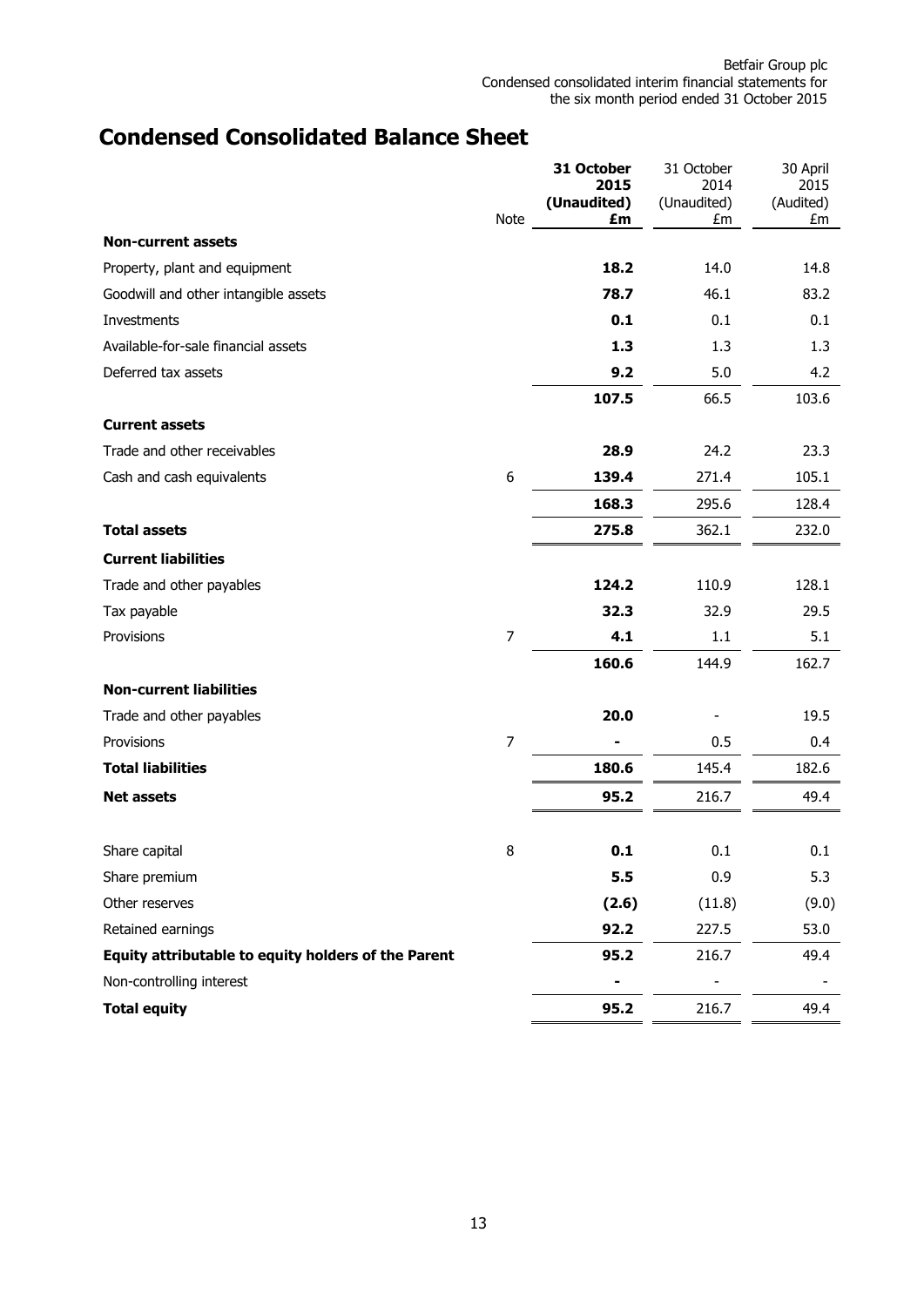## **Condensed Consolidated Statement of Changes in Equity For the six month period ended 31 October 2015**

Attributable to equity holders of the Company

|                                                                              | <b>Share</b><br>£m | <b>Share</b><br>capital premium<br>£m | reserves<br>£m | <b>Foreign</b><br>currency<br><b>Other translation Retained</b><br>£m | reserve earnings<br>£m | <b>Total</b><br>equity<br>£m | Non-<br>parent controlling<br>interest<br>£m | <b>Total</b><br>equity<br>£m |
|------------------------------------------------------------------------------|--------------------|---------------------------------------|----------------|-----------------------------------------------------------------------|------------------------|------------------------------|----------------------------------------------|------------------------------|
|                                                                              |                    |                                       |                |                                                                       |                        |                              |                                              |                              |
| Balance at 1 May 2015<br><b>Total comprehensive income for</b><br>the period | 0.1                | 5.3                                   | 2.0            | (11.0)                                                                | 53.0                   | 49.4                         |                                              | 49.4                         |
| Profit for the period                                                        |                    |                                       |                |                                                                       | 56.0                   | 56.0                         |                                              | 56.0                         |
| Other comprehensive income                                                   |                    |                                       |                | 0.1                                                                   |                        | 0.1                          |                                              | 0.1                          |
| <b>Total comprehensive income for</b><br>the period                          |                    |                                       |                | 0.1                                                                   | 56.0                   | 56.1                         |                                              | 56.1                         |
| <b>Transactions with owners,</b><br>recorded directly in equity              |                    |                                       |                |                                                                       |                        |                              |                                              |                              |
| Issue of shares                                                              |                    | 0.2                                   |                |                                                                       |                        | 0.2                          |                                              | 0.2                          |
| Dividend paid                                                                |                    |                                       |                |                                                                       | (23.1)                 | (23.1)                       |                                              | (23.1)                       |
| Equity-settled share-based payments                                          |                    |                                       |                |                                                                       | 6.3                    | 6.3                          |                                              | 6.3                          |
| Tax on equity-settled share-based<br>payments                                |                    |                                       | 6.3            |                                                                       |                        | 6.3                          |                                              | 6.3                          |
| <b>Total transactions with owners</b>                                        |                    | 0.2                                   | 6.3            |                                                                       | (16.8)                 | (10.3)                       |                                              | (10.3)                       |
| <b>Balance at 31 October 2015</b>                                            | 0.1                | 5.5                                   | 8.3            | (10.9)                                                                | 92.2                   | 95.2                         |                                              | 95.2                         |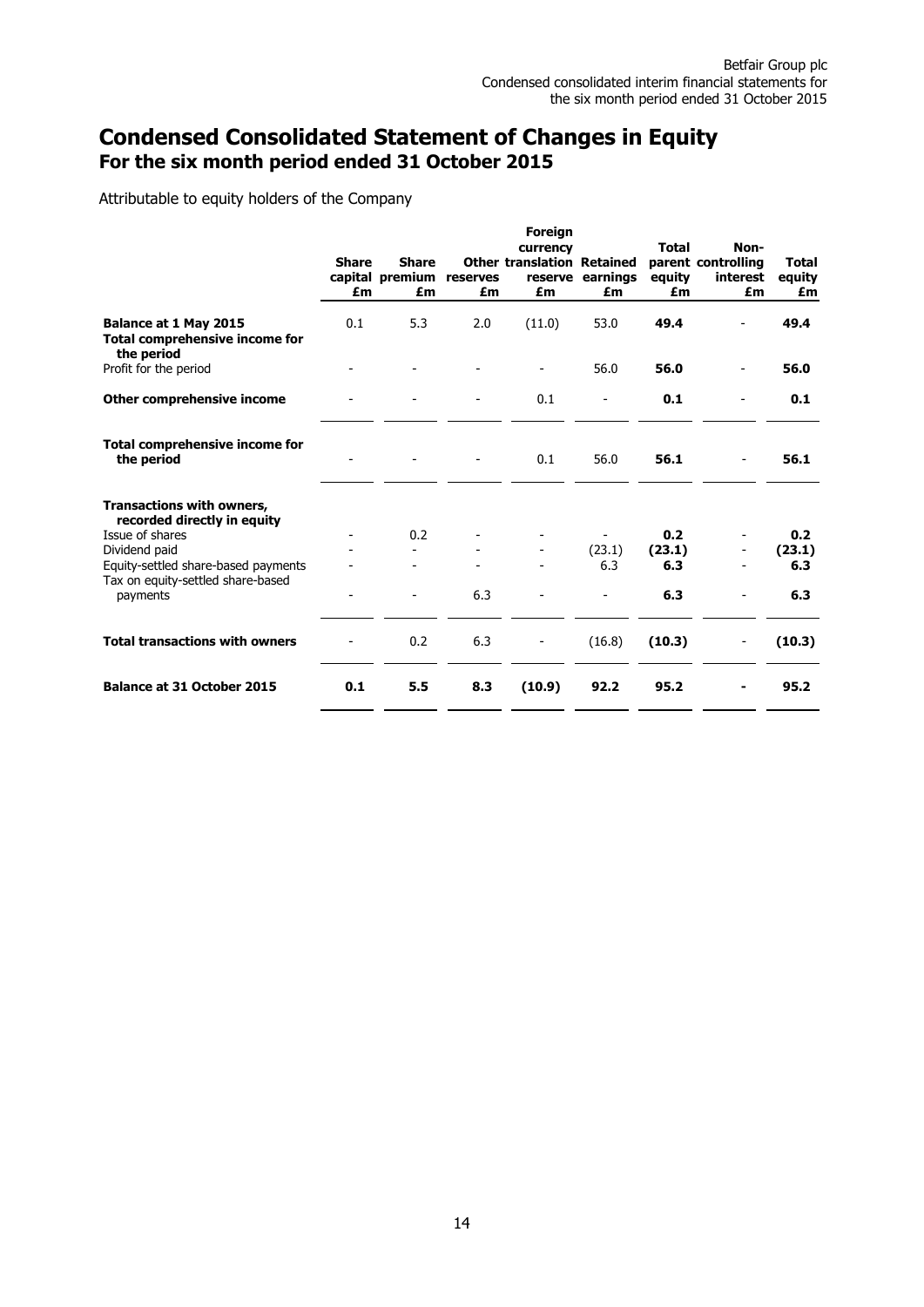## **Condensed Consolidated Statement of Changes in Equity For the six month period ended 31 October 2014**

Attributable to equity holders of the Company

|                                                                              |                    |                                       |                | <b>Foreign</b>                                      |                          |                              |                                              |                              |
|------------------------------------------------------------------------------|--------------------|---------------------------------------|----------------|-----------------------------------------------------|--------------------------|------------------------------|----------------------------------------------|------------------------------|
|                                                                              | <b>Share</b><br>£m | <b>Share</b><br>capital premium<br>£m | reserves<br>£m | currency<br><b>Other translation Retained</b><br>£m | reserve earnings<br>£m   | <b>Total</b><br>equity<br>£m | Non-<br>parent controlling<br>interest<br>£m | <b>Total</b><br>equity<br>£m |
| Balance at 1 May 2014<br><b>Total comprehensive income for</b><br>the period | 0.1                | 21.9                                  | 1.1            | (12.5)                                              | 160.8                    | 171.4                        |                                              | 171.4                        |
| Profit for the period                                                        |                    |                                       |                |                                                     | 57.6                     | 57.6                         |                                              | 57.6                         |
| Other comprehensive expense                                                  |                    |                                       |                | (0.6)                                               | $\overline{\phantom{a}}$ | (0.6)                        |                                              | (0.6)                        |
| Total comprehensive income /<br>(expense) for the period                     |                    |                                       |                | (0.6)                                               | 57.6                     | 57.0                         |                                              | 57.0                         |
| Transactions with owners,<br>recorded directly in equity                     |                    |                                       |                |                                                     |                          |                              |                                              |                              |
| Issue of shares                                                              |                    | 1.2                                   |                |                                                     |                          | 1.2                          |                                              | 1.2                          |
| Share premium cancellation**                                                 |                    | (22.2)                                |                |                                                     | 22.2                     |                              |                                              |                              |
| Dividend paid<br>Equity-settled share-based payments                         |                    |                                       |                |                                                     | (14.6)<br>4.9            | (14.6)<br>4.9                |                                              | (14.6)<br>4.9                |
| Sale of own shares by the EBT*                                               |                    |                                       |                |                                                     | 1.8                      | 1.8                          |                                              | 1.8                          |
| Purchase of own shares by EBT*                                               |                    |                                       |                |                                                     | (5.2)                    | (5.2)                        |                                              | (5.2)                        |
| Tax on equity-settled share-based<br>payments                                |                    |                                       | 0.2            |                                                     |                          | 0.2                          |                                              | 0.2                          |
| <b>Total transactions with owners</b>                                        |                    | (21.0)                                | 0.2            |                                                     | 9.1                      | (11.7)                       |                                              | (11.7)                       |
| <b>Balance at 31 October 2014</b>                                            | 0.1                | 0.9                                   | 1.3            | (13.1)                                              | 227.5                    | 216.7                        |                                              | 216.7                        |

\* Employee Benefit Trust is defined as EBT.

\*\* Following shareholder approval at the Annual General Meeting on 4 September 2014 and court approval on 8 October 2014, the Company cancelled its share premium account, transferring £22.2m to the retained earnings account within reserves.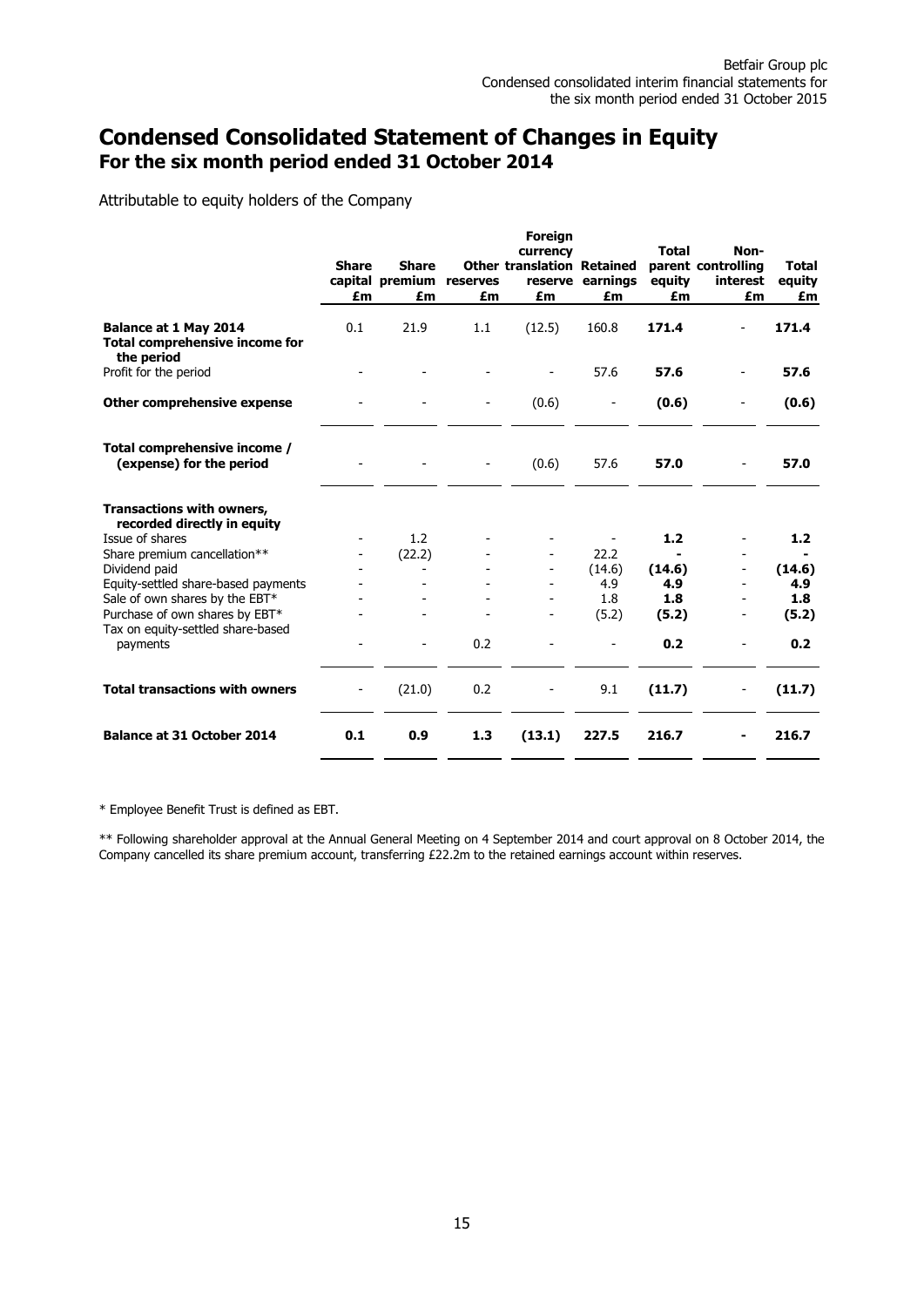## **Condensed Consolidated Statement of Changes in Equity For the year ended 30 April 2015**

Attributable to equity holders of the Company

|                                                                            |              |                 |                | Foreign                                       |                          |              |                            |              |
|----------------------------------------------------------------------------|--------------|-----------------|----------------|-----------------------------------------------|--------------------------|--------------|----------------------------|--------------|
|                                                                            | <b>Share</b> | <b>Share</b>    |                | currency<br><b>Other translation Retained</b> |                          | <b>Total</b> | Non-<br>parent controlling | <b>Total</b> |
|                                                                            |              | capital premium | reserves       |                                               | reserve earnings         | equity       | interest                   | equity       |
|                                                                            | £m           | £m              | £m             | £m                                            | £m                       | £m           | £m                         | £m           |
| Balance at 1 May 2014<br><b>Total comprehensive income</b><br>for the year | 0.1          | 21.9            | 1.1            | (12.5)                                        | 160.8                    | 171.4        |                            | 171.4        |
| Profit for the year                                                        |              |                 |                |                                               | 86.4                     | 86.4         |                            | 86.4         |
| <b>Other comprehensive income</b>                                          |              |                 |                | 1.5                                           | $\overline{\phantom{a}}$ | 1.5          |                            | 1.5          |
| <b>Total comprehensive income</b><br>for the year                          |              |                 |                | 1.5                                           | 86.4                     | 87.9         |                            | 87.9         |
| Transactions with owners,<br>recorded directly in equity                   |              |                 |                |                                               |                          |              |                            |              |
| Issue of shares                                                            |              | 5.6             |                |                                               |                          | 5.6          |                            | 5.6          |
| Share premium cancellation**                                               |              | (22.2)          |                |                                               | 22.2                     |              |                            |              |
| Capital reduction***                                                       |              | ۰               |                |                                               | $\sim$                   |              |                            |              |
| Dividend paid                                                              |              | $\overline{a}$  |                |                                               | (24.1)                   | (24.1)       | $\overline{\phantom{0}}$   | (24.1)       |
| Return of capital to shareholders<br>including fees & duty***              |              | ۳               | $\overline{a}$ | $\overline{a}$                                | (200.7)                  | (200.7)      | $\overline{\phantom{0}}$   | (200.7)      |
| Equity-settled share-based                                                 |              |                 |                |                                               |                          |              |                            |              |
| payments                                                                   |              |                 |                |                                               | 9.2                      | 9.2          |                            | 9.2          |
| Sale of own shares by the EBT*                                             |              |                 |                |                                               | 4.4                      | 4.4          |                            | 4.4          |
| Purchase of own shares by EBT*                                             |              |                 |                |                                               | (5.2)                    | (5.2)        |                            | (5.2)        |
| Tax on equity-settled share-based<br>payments                              |              |                 | 0.9            |                                               |                          | 0.9          |                            | 0.9          |
| <b>Total transactions with</b><br>owners                                   | -            | (16.6)          | 0.9            |                                               | (194.2)                  | (209.9)      | ۰                          | (209.9)      |
| <b>Balance at 30 April 2015</b>                                            | 0.1          | 5.3             | 2.0            | (11.0)                                        | 53.0                     | 49.4         |                            | 49.4         |

\* Employee Benefit Trust is defined as EBT.

\*\* Following shareholder approval at the Annual General Meeting on 4 September 2014 and court approval on 8 October 2014, the Company cancelled its share premium account, transferring £22.2m to the retained earnings account within reserves.

\*\*\* During the year the Group returned £200.7m of cash to shareholders, including fees and duty.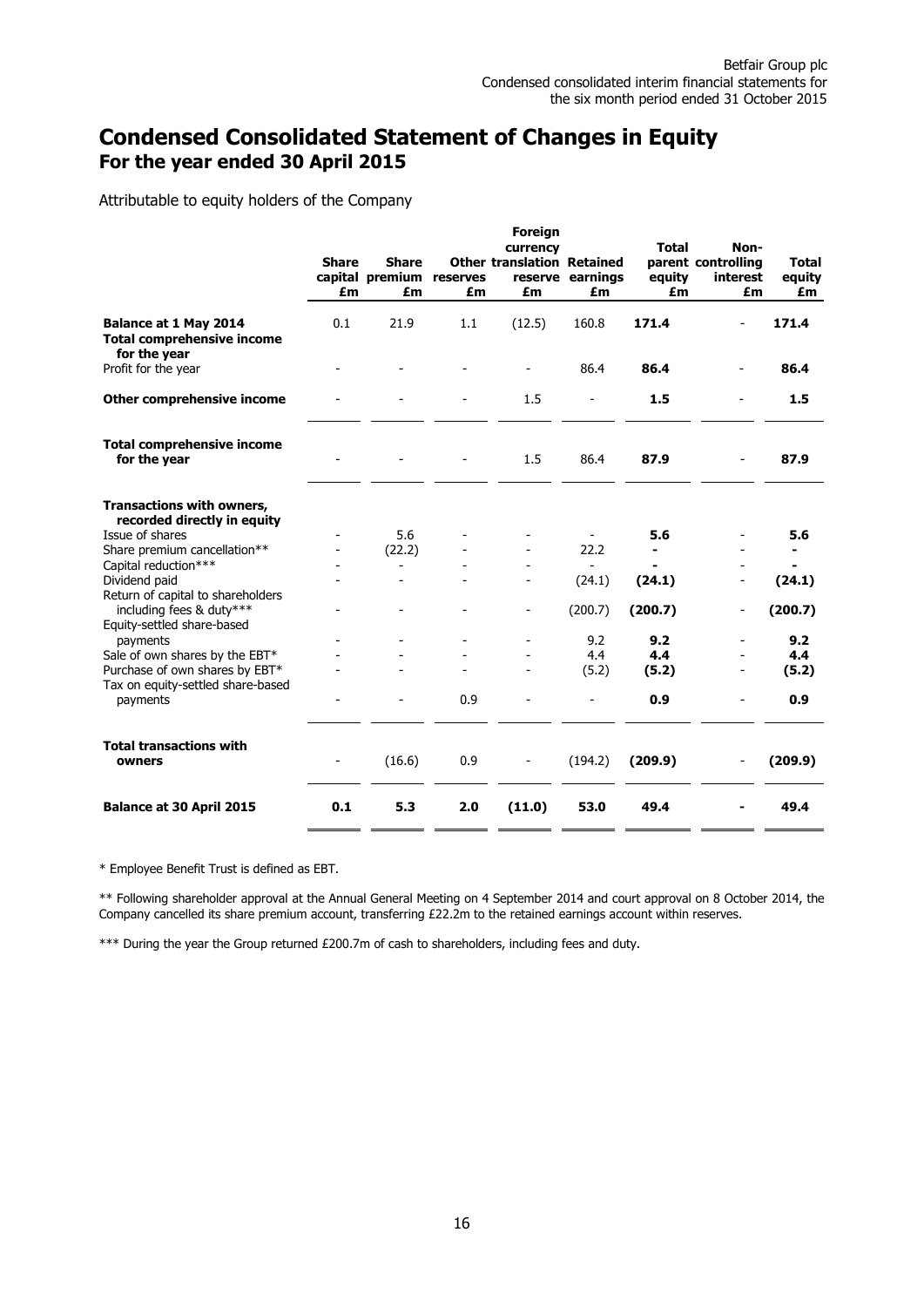# **Condensed Consolidated Statement of Cash Flow**

|                                                                                                                                                                                                                                                                                                                                                                                                                        | Note   | <b>Six months</b><br>ended 31<br><b>October</b><br>2015<br>(Unaudited)<br>£m | Six months<br>ended 31<br>October<br>2014<br>(Unaudited)<br>£m  | Year ended<br>30 April<br>2015<br>(Audited)<br>£m                |
|------------------------------------------------------------------------------------------------------------------------------------------------------------------------------------------------------------------------------------------------------------------------------------------------------------------------------------------------------------------------------------------------------------------------|--------|------------------------------------------------------------------------------|-----------------------------------------------------------------|------------------------------------------------------------------|
| Cash flows from operating activities<br>Profit for the period / year<br>Adjustments for:                                                                                                                                                                                                                                                                                                                               |        | 56.0                                                                         | 57.6                                                            | 86.4                                                             |
| Depreciation and amortisation<br>Equity-settled share-based payments and associated costs<br>Profit on disposal of joint venture<br>Share of profit of equity accounted investments<br>Net finance expense / (income)<br>Tax<br>Increase in trade and other receivables<br>(Decrease) / increase in trade and other payables                                                                                           | 9<br>3 | 13.3<br>6.9<br>0.9<br>10.3<br>(5.8)<br>(6.0)                                 | 14.0<br>5.7<br>(6.4)<br>(0.1)<br>(0.9)<br>9.7<br>(1.4)<br>(1.9) | 25.9<br>10.4<br>(6.4)<br>(0.1)<br>(0.4)<br>14.8<br>(0.7)<br>13.6 |
| (Decrease) / increase in provisions                                                                                                                                                                                                                                                                                                                                                                                    |        | (1.4)                                                                        | (0.2)                                                           | 3.6                                                              |
| <b>Cash generated from operations</b>                                                                                                                                                                                                                                                                                                                                                                                  |        | 74.2                                                                         | 76.1                                                            | 147.1                                                            |
| Tax paid                                                                                                                                                                                                                                                                                                                                                                                                               |        | (5.9)                                                                        | (2.2)                                                           | (8.0)                                                            |
| Net cash from operating activities                                                                                                                                                                                                                                                                                                                                                                                     |        | 68.3                                                                         | 73.9                                                            | 139.1                                                            |
| <b>Cash flows from investing activities</b><br>Acquisition of business combination, net of cash received<br>Acquisition of property, plant and equipment<br>Acquisition of other intangible assets<br>Capitalised internal development expenditure<br>Payment of deferred consideration<br>Cash received on disposal of joint venture<br>Cash received from repayment of joint venture loan<br>Finance income received | 3<br>3 | (5.3)<br>(2.3)<br>(2.9)<br>(0.7)<br>0.3                                      | (2.3)<br>(2.0)<br>(3.1)<br>5.5<br>6.5<br>0.7                    | (16.6)<br>(6.3)<br>(6.9)<br>(6.6)<br>5.5<br>6.5<br>1.1           |
| Net cash (used in) / from investing activities                                                                                                                                                                                                                                                                                                                                                                         |        | (10.9)                                                                       | 5.3                                                             | (23.3)                                                           |
| <b>Cash flows from financing activities</b><br>Proceeds from the issue of share capital<br>Dividends paid<br>Return of capital to shareholders, including fees and duty<br>Purchase of own shares by the EBT<br>Sale of own shares by the EBT                                                                                                                                                                          | 10     | 0.2<br>(23.1)                                                                | 1.2<br>(14.6)<br>(5.2)<br>1.8                                   | 5.6<br>(24.1)<br>(200.7)<br>(5.2)<br>4.4                         |
| Net cash used in financing activities                                                                                                                                                                                                                                                                                                                                                                                  |        | (22.9)                                                                       | (16.8)                                                          | (220.0)                                                          |
| Net increase / (decrease) in cash and cash equivalents<br>Cash and cash equivalents at the beginning of the period /<br>year                                                                                                                                                                                                                                                                                           |        | 34.5<br>105.1                                                                | 62.4<br>209.8                                                   | (104.2)<br>209.8                                                 |
| Effect of exchange rate fluctuations on cash held                                                                                                                                                                                                                                                                                                                                                                      |        | (0.2)                                                                        | (0.8)                                                           | (0.5)                                                            |
| Cash and cash equivalents at period / year end                                                                                                                                                                                                                                                                                                                                                                         | 6      | 139.4                                                                        | 271.4                                                           | 105.1                                                            |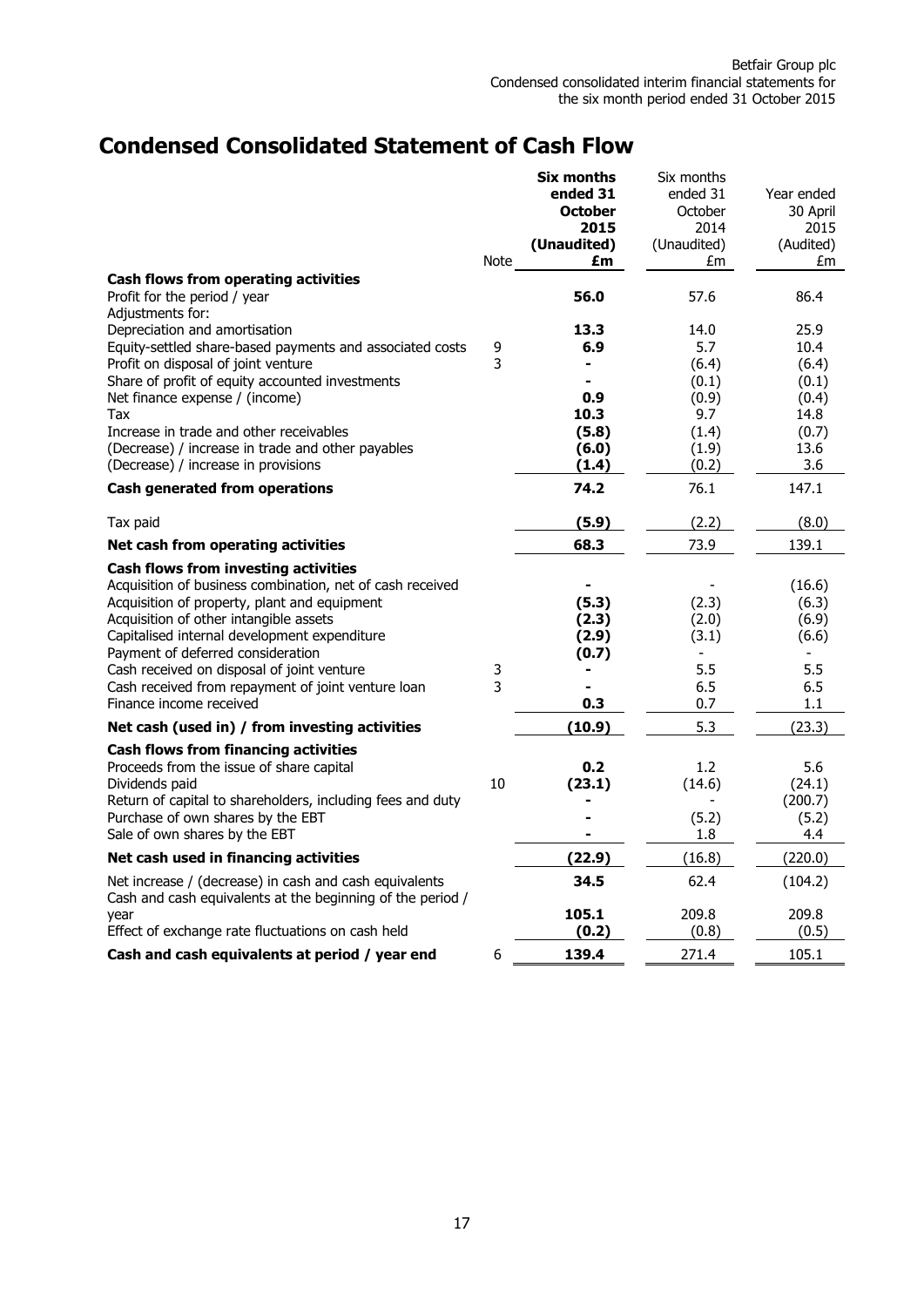## **1 Accounting policies**

### **Reporting entity**

Betfair Group plc (the 'Company') is a company incorporated and domiciled in the UK.

The condensed consolidated interim financial statements of the Company as at and for the six months ended 31 October 2015 comprise the Company and its subsidiaries (together referred to as the 'Group') and the Group's investments. The Group is involved in the provision of betting services and online gaming products.

The audited consolidated financial statements of the Group as at and for the year ended 30 April 2015 are available upon request from the Company's registered office at Waterfront, Hammersmith Embankment, Chancellors Road, London W6 9HP.

The condensed consolidated interim financial statements for the six months ended 31 October 2015 are unaudited and do not constitute statutory accounts for the purpose of section 434 of the Companies Act 2006, but have been reviewed by the auditors and their report is on page 29 of this statement.

#### **Statement of compliance**

These condensed consolidated interim financial statements have been prepared in accordance with IAS 34 Interim Financial Reporting as endorsed and adopted for use in the European Union and the Disclosure and Transparency Rules (DTR) of the Financial Conduct Authority. They do not include all the statements required for full annual financial statements and should be read in conjunction with the consolidated financial statements of the Group as at and for the year ended 30 April 2015.

The comparative figures for the financial year ended 30 April 2015 are not the Group's statutory accounts for that financial year. Those accounts have been reported on by the Group's auditors and delivered to the registrar of companies. The report of the auditors was (i) unqualified, (ii) did not include a reference to any matters in which the auditors drew attention by way of emphasis without qualifying their report, and (iii) did not contain a statement under section 498 (2) or (3) of the Companies Act 2006.

The condensed consolidated interim financial statements were approved by the Board of Directors on 25 November 2015.

#### **Basis of preparation**

The condensed consolidated interim financial statements have been prepared on the historical cost basis except for the following:

- financial instruments classified as available-for-sale are measured at fair value; and
- financial instruments at fair value through profit or loss are measured at fair value.

#### **Financial instruments**

The carrying value of the Group's financial instruments is equal to the fair value for each class of financial asset and financial liability.

The Group holds certain financial assets, being the available-for-sale financial assets, which are classified using the IFRS 13 fair value hierarchy as Level 2. There have been no transfers in the period (31 October 2014 and 30 April 2015: none). The fair value of these financial assets, the valuation techniques and the inputs used remain unchanged from the prior reported period.

The fair value of open bet liabilities is classified as level 2 in the hierarchy using observable inputs other than quoted prices. The principal assumptions within the open bet liabilities valuation relate to anticipated gross win margins on unsettled bets with the fair value determined by future sporting results. The fair value of deferred and contingent consideration is classified as level 3 in the hierarchy using some inputs not based on observable market data. The principal assumptions within the deferred and contingent consideration valuation relate to future net operating cash flows, the associated time period of these cash flows, the discount rate applied and the anticipated growth rate.

#### **Going concern**

The Group has considerable financial resources. As a consequence, the Directors believe that the Group is well placed to manage its business risks successfully. The Directors have a reasonable expectation that the Group has adequate resources to continue in operational existence for the foreseeable future, and therefore they continue to adopt the going concern basis in the condensed consolidated interim financial statements.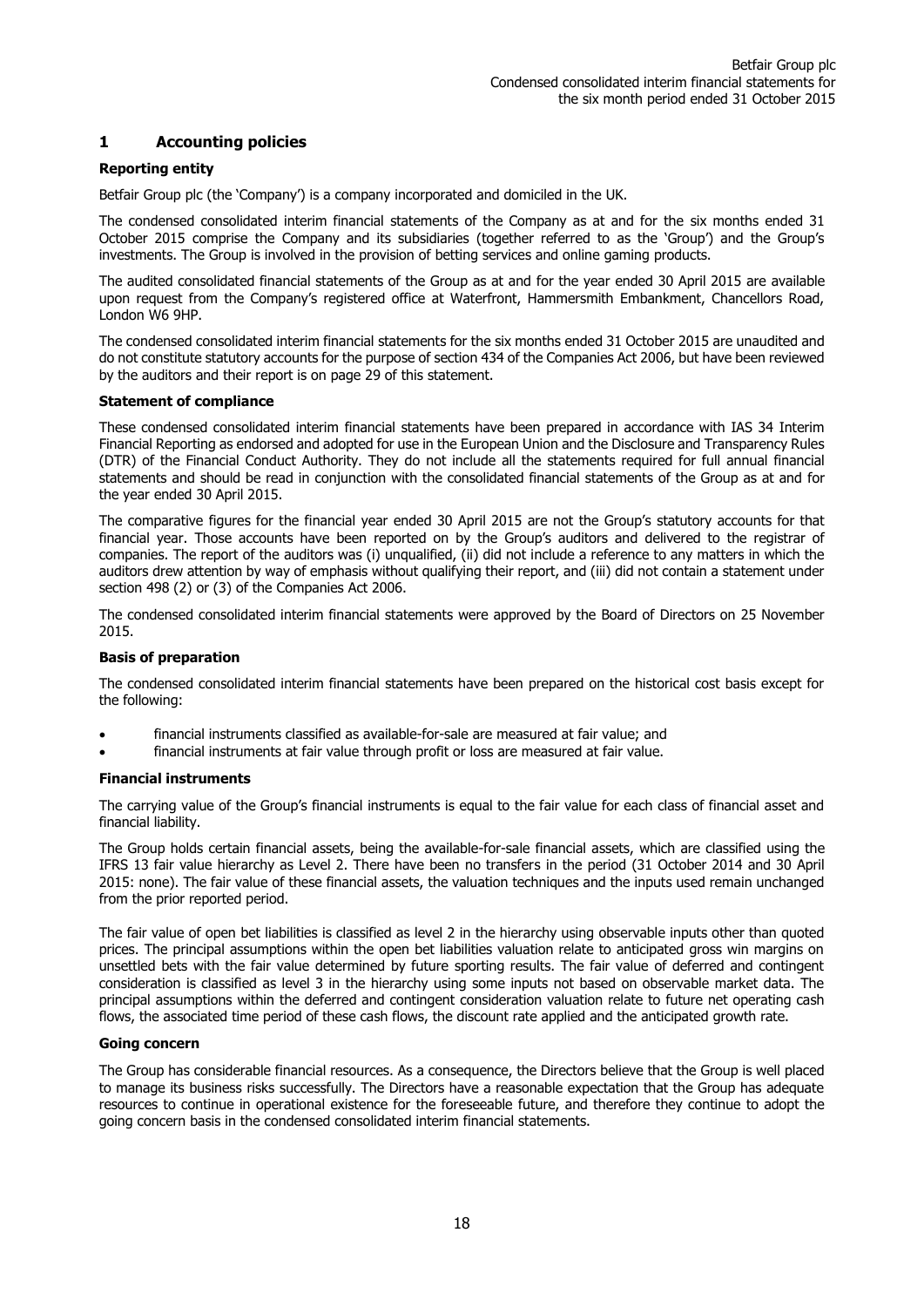## **1 Accounting policies** (continued)

#### **Basis of consolidation**

The condensed consolidated interim financial statements incorporate the net assets and results of the Company and entities controlled by the Company (its subsidiaries) made up to the period and year end presented. Control exists when the Group is exposed to, or has rights to, variable returns from its involvement with the entity and has the ability to affect those returns through its power over the entity.

The results of subsidiaries acquired or disposed of during the period are included in the consolidated income statement from the effective date of acquisition, or up to the effective date of disposal, as appropriate. Where necessary, adjustments are made to the net assets and results of subsidiaries to bring the accounting policies used into line with those used by the Group. All intra-Group transactions, balances, income and expenses are eliminated on consolidation.

#### **Business combinations**

On acquisition, the assets, liabilities and contingent liabilities of a subsidiary are measured at their fair values at the date of acquisition. Any excess of the cost of acquisition over the fair values of the identifiable net assets acquired is recognised as goodwill. Any deficiency of the cost of acquisition below the fair values of the identifiable net assets acquired (i.e. discount on acquisition) is credited to income statement in the period of acquisition.

#### **Significant accounting policies**

These condensed consolidated interim financial statements are unaudited and have been prepared on the basis of accounting policies consistent with those applied in the consolidated financial statements for the year ended 30 April 2015.

#### **Accounting estimates and judgements**

The preparation of the condensed consolidated interim financial statements requires management to make judgements, estimates and assumptions that affect the application of accounting policies and the reported amounts of assets, liabilities, income and expenses. Actual results may differ from these estimates.

Estimates and underlying assumptions are reviewed on an on-going basis. Revisions to accounting estimates are recognised in the period in which the estimates are revised and in any future periods affected.

In preparing these condensed consolidated interim financial statements, the significant judgements and estimates made by management in applying the Group's accounting policies and the key sources of estimation uncertainty were consistent with those that applied to the consolidated financial statements as at and for the year ended 30 April 2015, with the exception of those disclosed below.

#### **Tax**

Tax expense comprises current and deferred tax. Tax expense is recognised in the income statement except to the extent that it relates to items recognised directly in equity (through other reserves), in which case it is recognised in equity.

Current tax is the expected tax payable on the taxable income for the year, using tax rates enacted or substantively enacted at the reporting date, and any adjustment to tax payable in respect of previous years.

Deferred tax is provided on temporary differences between the carrying amounts of assets and liabilities for financial reporting purposes and the amounts used for tax purposes.

Following a review of the presentation of taxation liabilities, the Group has chosen to present only corporation tax liabilities on the face of the Statement of Financial Position and other tax liabilities within trade and other payables. This change is reflected in the comparative period presentation also. There is no change to the basis of measurement or to the value of current or total liabilities presented.

#### **Changes in accounting policy**

There have been no new or amended standards or interpretations that became effective in the period which have had an impact upon the values or disclosures in the interim financial information.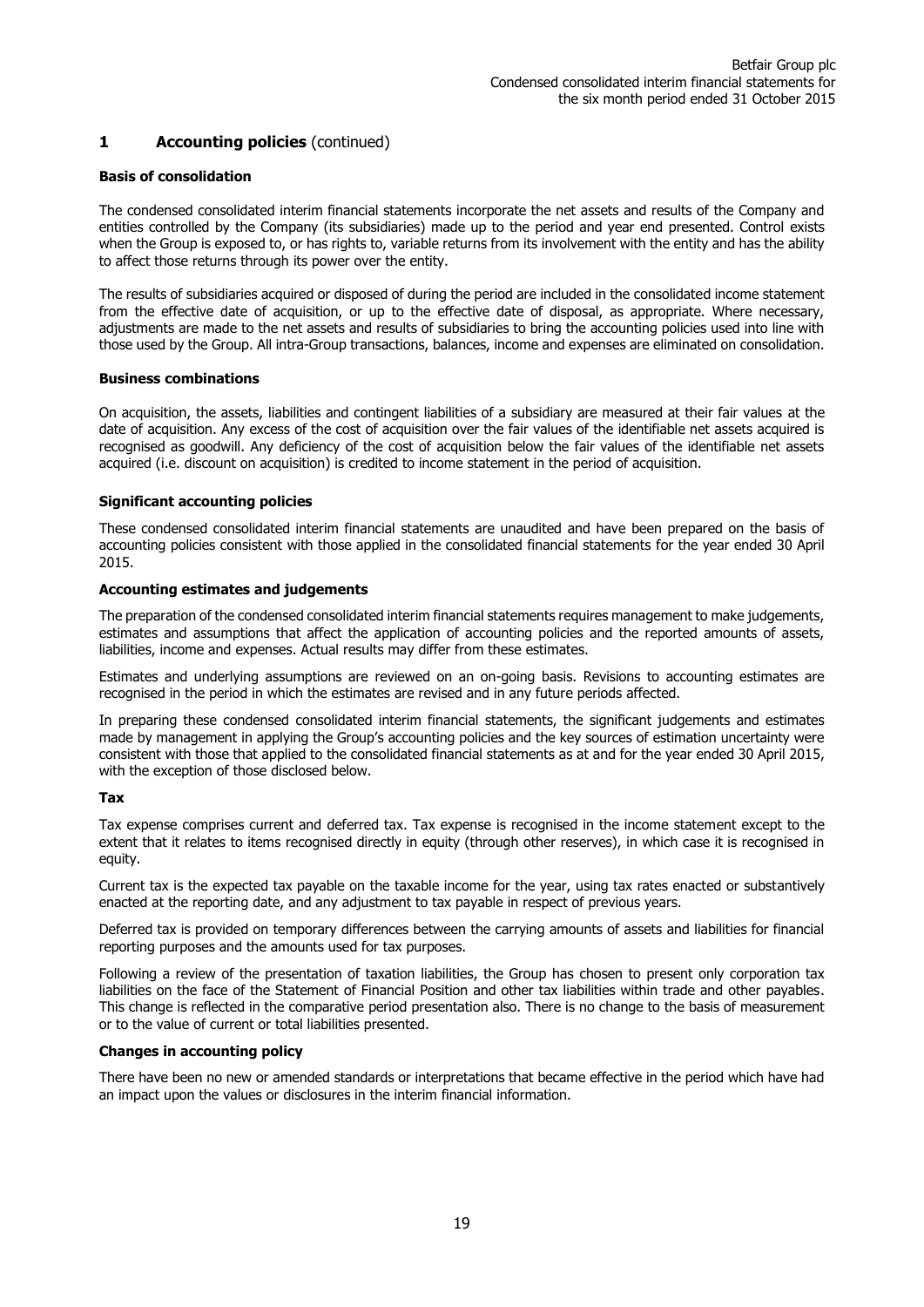## **2 Operating segments**

The Group's continuing operating businesses are organised and managed as reportable business segments according to the information which is used by the Group's Chief Operating Decision Maker (CODM) by which financial information is regularly reviewed in making decisions about operating matters. These segments are:

- Betfair excl. US
	- Sports
		- Gaming
		- Management of customer funds
- Betfair US

Sports consists of the Exchange sports betting product, Sportsbook, Multiples and Timeform.

Gaming consists of various Casino products and bespoke Exchange games products. Tradefair Spreads and Poker are also classified within Gaming. All of these gaming activities are played by customers in a number of geographical areas.

Sports and Gaming meet the quantitative thresholds required by IFRS 8 as reportable segments. While the revenue from the management of customer funds does not meet these requirements, this segment is separately disclosed as it is closely monitored by the CODM.

The Group's US operations (including the TVG Network) meet the quantitative threshold to be disclosed separately.

The results of the Australian joint venture (up to the date of disposal) were consolidated in the Group accounts on an equity accounting basis. As such only the Group's share of gains and losses are presented in the operating segment note below.

The Group focuses its internal management reporting predominantly on revenue, as the products' potential to generate revenue is the chief driver of the Group's business and the allocation of resources. The Group's cost base is to a large extent fixed in nature. Corporate expenses, assets and liabilities cannot readily be allocated to individual operating segments and are not used by the CODM for making operating and resource allocation decisions.

However, expenses are allocated and reviewed by the CODM between Betfair excl. US and the Betfair US operating segment. The analysis of EBITDA is summarised below.

Segmental information for the six months ended 31 October 2015, 31 October 2014 and the year ended 30 April 2015 for continuing operations is as follows: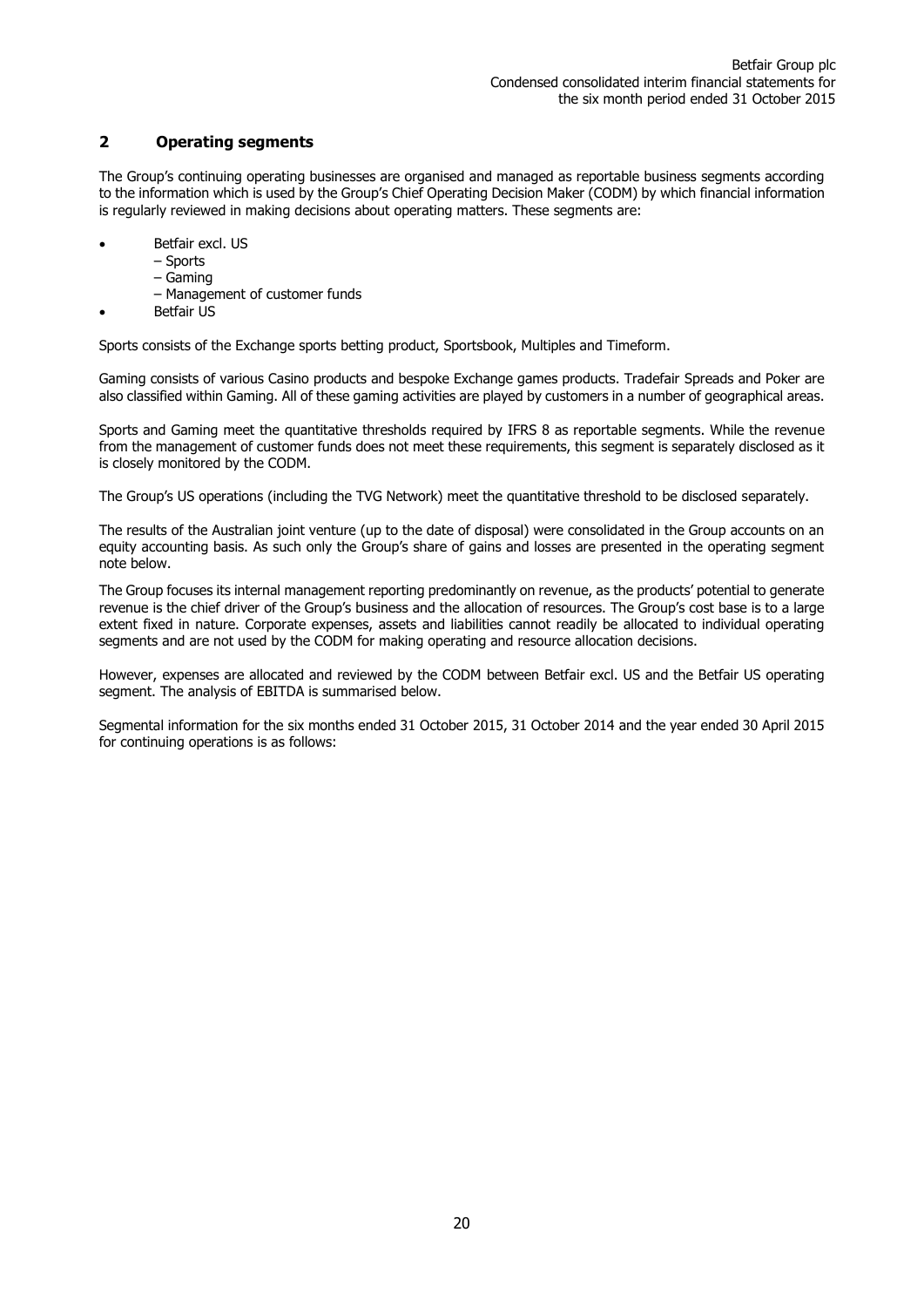## **2 Operating segments** (continued)

## **Six months ended 31 October 2015 (unaudited)**

|                                                      |              |              | Management                 |                                  |                                   |                 |
|------------------------------------------------------|--------------|--------------|----------------------------|----------------------------------|-----------------------------------|-----------------|
|                                                      | Sports<br>£m | Gaming<br>£m | of customer<br>funds<br>£m | <b>Betfair</b><br>excl. US<br>£m | <b>Betfair</b><br><b>US</b><br>£m | Group<br>£m     |
| <b>Revenue</b>                                       | 184.8        | 49.7         | 0.6                        | 235.1                            | 39.3                              | 274.4           |
| <b>EBITDA</b>                                        |              |              |                            | 72.2                             | 8.3                               | 80.5            |
| Depreciation and amortisation<br>Net finance expense |              |              |                            |                                  |                                   | (13.3)<br>(0.9) |
| Profit before tax                                    |              |              |                            |                                  |                                   | 66.3            |
| Tax                                                  |              |              |                            |                                  |                                   | (10.3)          |
| Profit after tax                                     |              |              |                            |                                  |                                   | 56.0            |
| <b>Total assets</b>                                  |              |              |                            |                                  |                                   | 275.8           |
| <b>Total liabilities</b>                             |              |              |                            |                                  |                                   | 180.6           |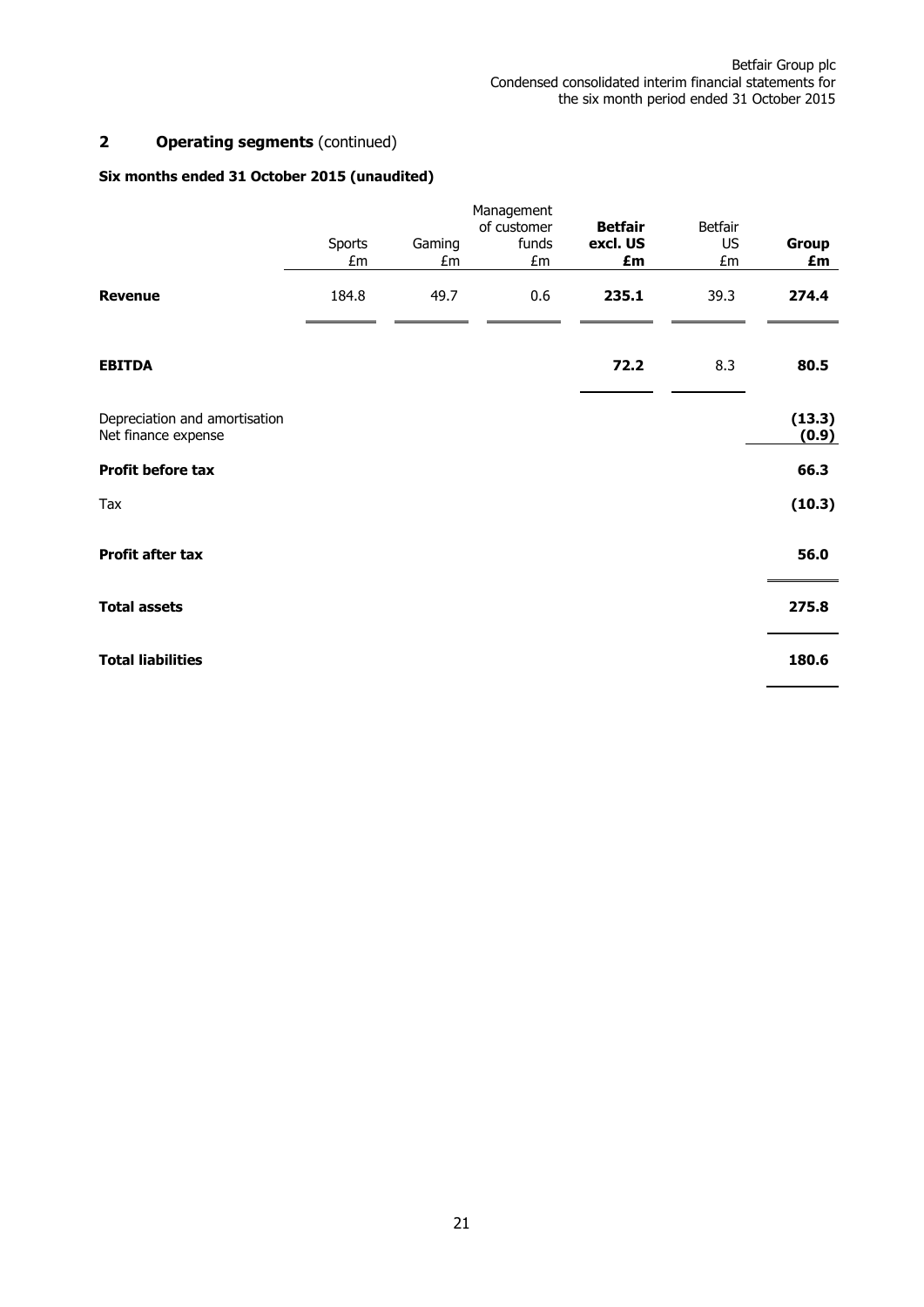## **2 Operating segments** (continued)

Six months ended 31 October 2014 (unaudited)

|                                                                                                                                               | Sports<br>£m | Gaming<br>£m | Management<br>of customer<br>funds<br>£m | Betfair excl.<br><b>US</b><br>£m | <b>Betfair</b><br><b>US</b><br>£m | Group<br>£m                 |
|-----------------------------------------------------------------------------------------------------------------------------------------------|--------------|--------------|------------------------------------------|----------------------------------|-----------------------------------|-----------------------------|
| <b>Revenue</b>                                                                                                                                | 166.6        | 42.0         | 0.6                                      | 209.2                            | 28.4                              | 237.6                       |
| <b>EBITDA</b>                                                                                                                                 |              |              |                                          | 70.4                             | 3.5                               | 73.9                        |
| Depreciation and amortisation<br>Net finance income<br>Profit on disposal of joint venture<br>Share of profit of equity accounted investments |              |              |                                          |                                  |                                   | (14.0)<br>0.9<br>6.4<br>0.1 |
| Profit before tax                                                                                                                             |              |              |                                          |                                  |                                   | 67.3                        |
| Tax                                                                                                                                           |              |              |                                          |                                  |                                   | (9.7)                       |
| Profit after tax                                                                                                                              |              |              |                                          |                                  |                                   | 57.6                        |
| <b>Total assets</b>                                                                                                                           |              |              |                                          |                                  |                                   | 362.1                       |
| <b>Total liabilities</b>                                                                                                                      |              |              |                                          |                                  |                                   | 145.4                       |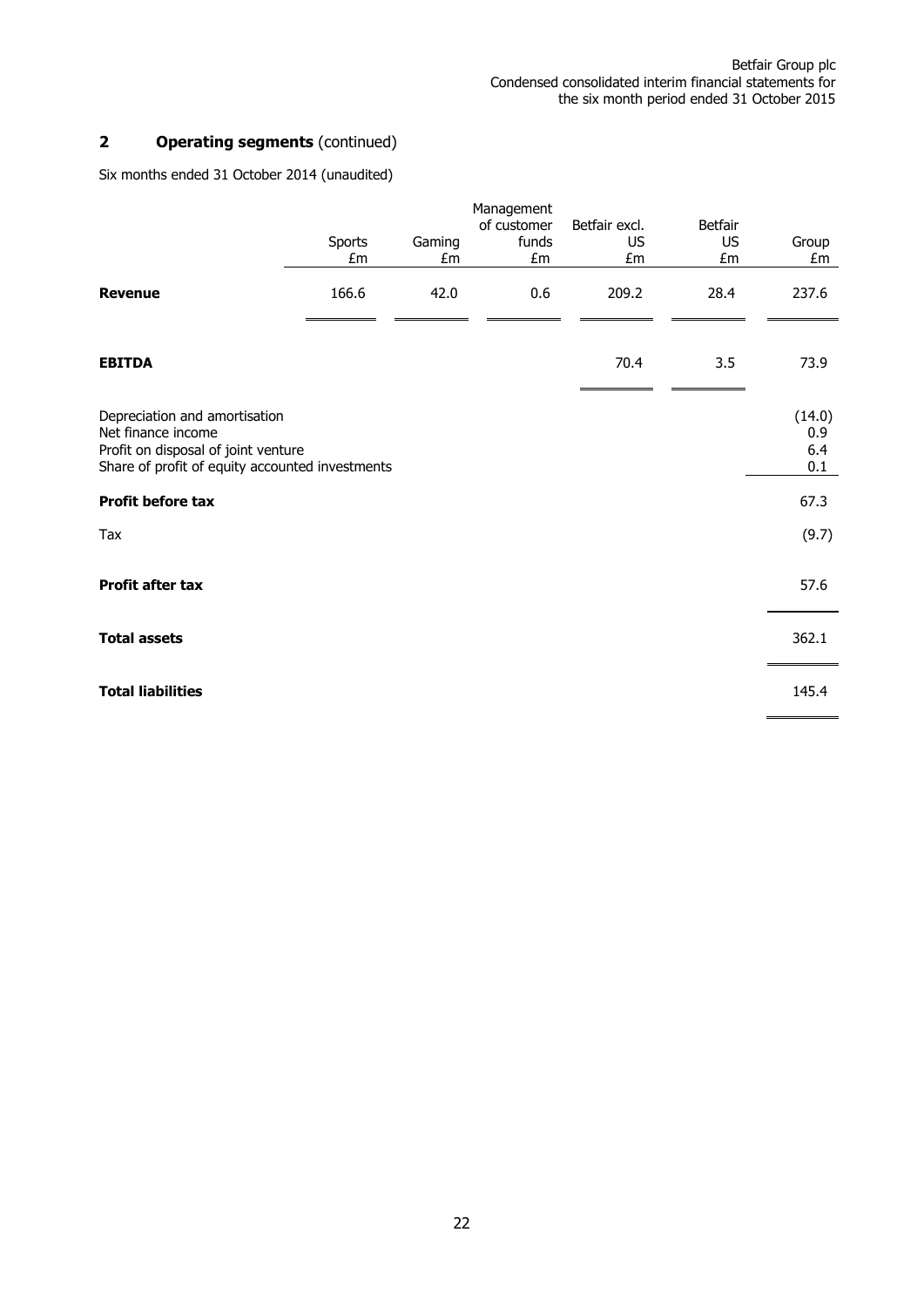## **2 Operating segments** (continued)

Year ended 30 April 2015 (audited)

|                                                                                                                                               |              |              | Management                 |                                  |                            |                             |
|-----------------------------------------------------------------------------------------------------------------------------------------------|--------------|--------------|----------------------------|----------------------------------|----------------------------|-----------------------------|
|                                                                                                                                               | Sports<br>£m | Gaming<br>£m | of customer<br>funds<br>£m | Betfair excl.<br><b>US</b><br>£m | Betfair<br><b>US</b><br>£m | Group<br>£m                 |
| <b>Revenue</b>                                                                                                                                | 328.0        | 88.5         | 1.2                        | 417.7                            | 58.8                       | 476.5                       |
| <b>EBITDA</b>                                                                                                                                 |              |              |                            | 115.4                            | 4.8                        | 120.2                       |
| Depreciation and amortisation<br>Net finance income<br>Profit on disposal of joint venture<br>Share of profit of equity accounted investments |              |              |                            |                                  |                            | (25.9)<br>0.4<br>6.4<br>0.1 |
| Profit before tax                                                                                                                             |              |              |                            |                                  |                            | 101.2                       |
| Tax                                                                                                                                           |              |              |                            |                                  |                            | (14.8)                      |
| <b>Profit after tax</b>                                                                                                                       |              |              |                            |                                  |                            | 86.4                        |
| <b>Total assets</b>                                                                                                                           |              |              |                            |                                  |                            | 232.0                       |
| <b>Total liabilities</b>                                                                                                                      |              |              |                            |                                  |                            | 182.6                       |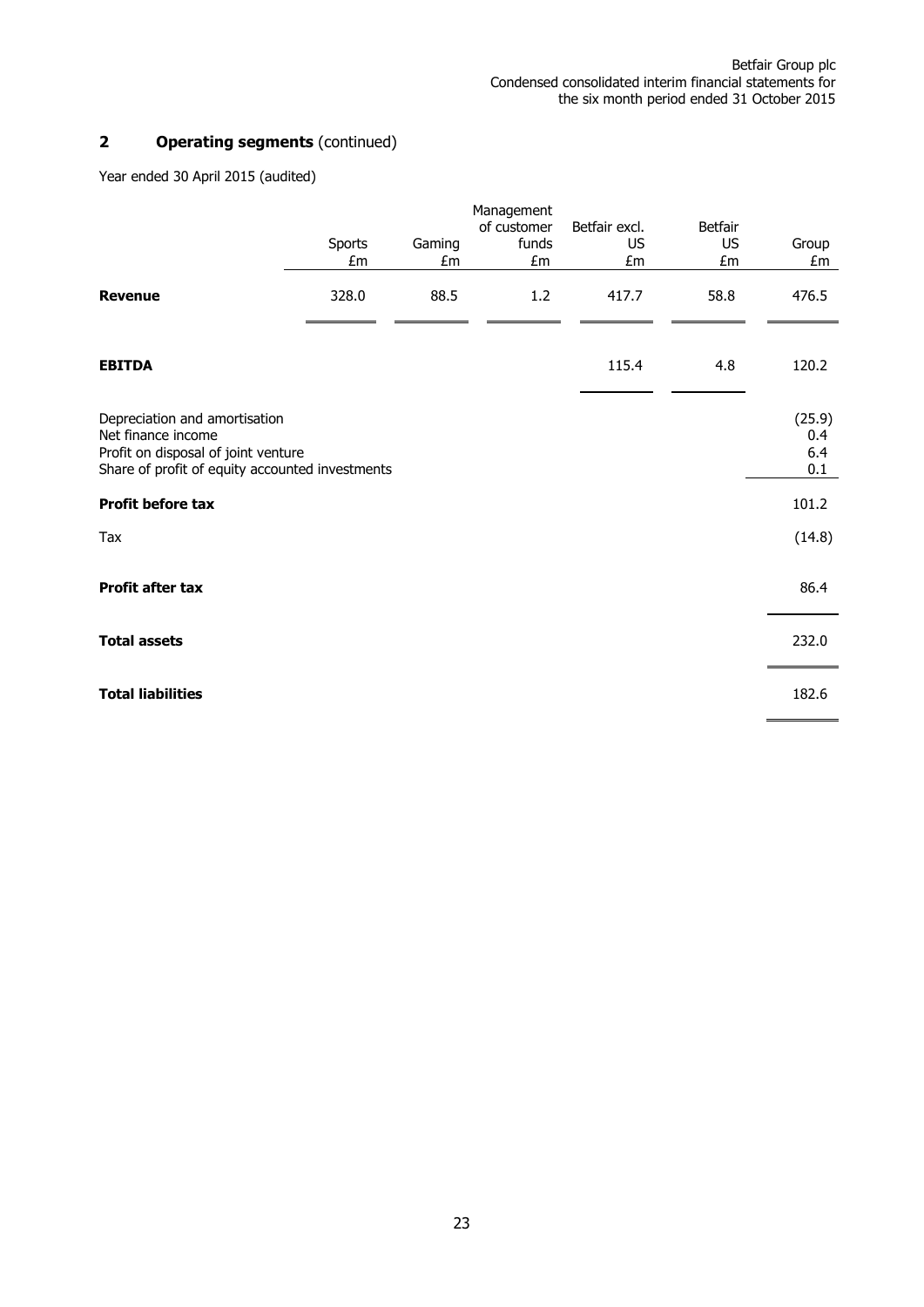## **3 Profit on disposal of joint venture**

|                                     | Six months<br>ended 31<br><b>October</b><br>2015<br>(Unaudited)<br>£m | Six months<br>ended 31<br>October<br>2014<br>(Unaudited)<br>£m | Year ended<br>30 April<br>2015<br>(Audited)<br>£m |
|-------------------------------------|-----------------------------------------------------------------------|----------------------------------------------------------------|---------------------------------------------------|
| Profit on disposal of joint venture | ۰                                                                     | 6.4                                                            | 6.4                                               |

On 12 August 2014, the Group completed the sale of its 50% share in its joint venture, Betfair Australasia Pty Limited, for consideration of A\$10.0m (£5.5m). The shareholder loan owed by the joint venture, which amounted to A\$11.7m (£6.5m), was also repaid to the Group.

#### **4 Tax**

Income tax is recognised based on management's best estimate of the underlying effective income tax rate for the full financial year and this income tax rate is then applied to the underlying profit before tax of the six month period. In the period to 31 October 2015 the Group's underlying estimated effective rate is 15.5% (six month period ended 31 October 2014: 15.9%; year ended 30 April 2015: 15.6%).

The income tax expense for the six month period ended 31 October 2015 is a charge of £10.3m (six months ended 31 October 2014: £9.7m; the year ended 30 April 2015: £14.8m).

The 2015 UK Summer Budget on 8 July announced that the UK corporation tax rate will reduce from 20% to 19% effective from 1 April 2016, and 18% in 2020. The reduction was substantially enacted on 26 October 2015, and accordingly the deferred tax assets relating to the UK have taken into account the reduction in the corporation tax rate to 19%.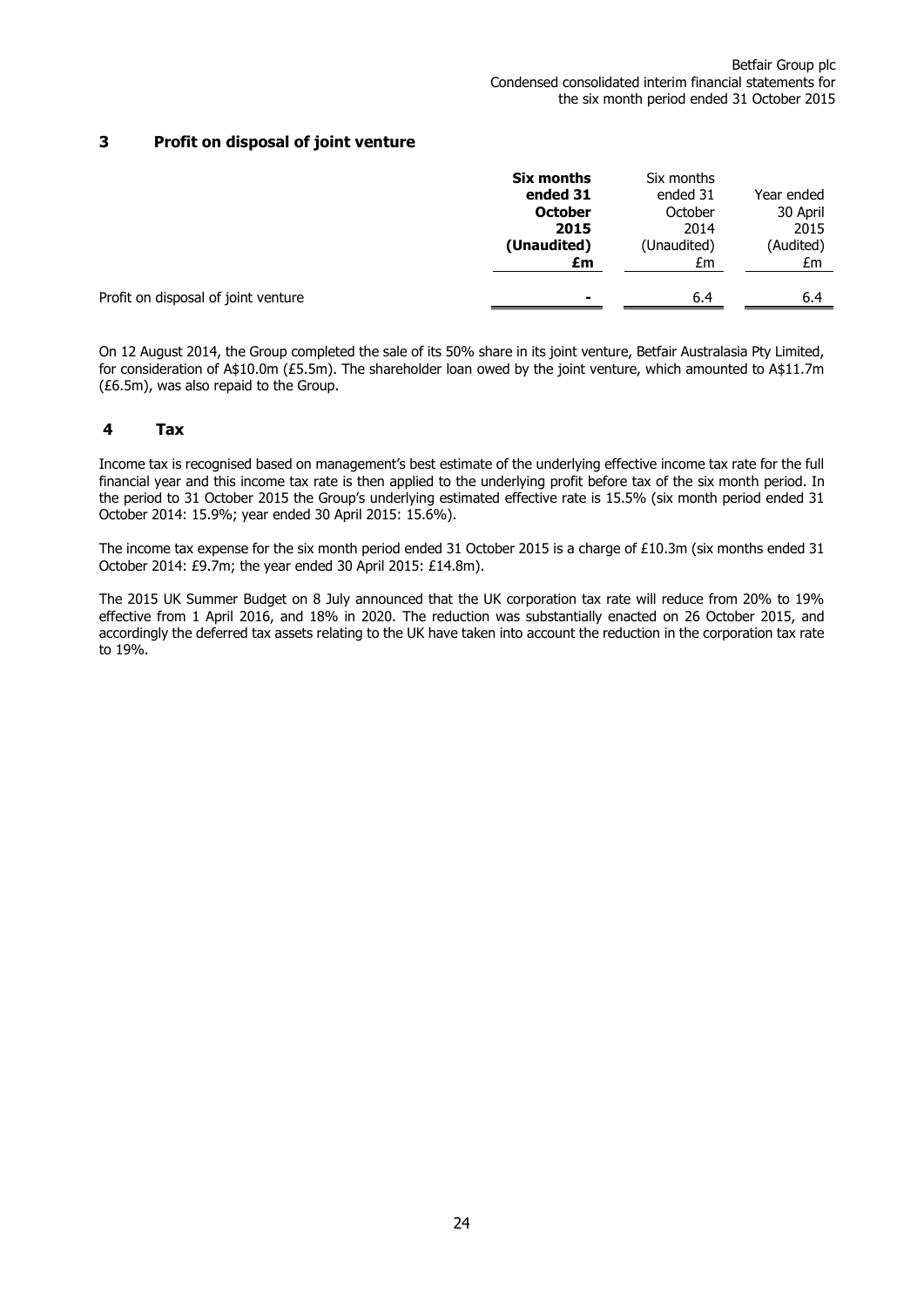#### **5 Earnings per share**

#### **Basic earnings per share**

The calculation of basic earnings per share for the six month period ended 31 October 2015 was based on the profit attributable to ordinary shareholders of £56.0m (six month period ended 31 October 2014: £57.6m and the year ended 30 April 2015: £86.4m) and a weighted average number of ordinary shares outstanding of 92,888,395 (six months ended 31 October 2014: 104,726,569 and year ended 30 April 2015: 100,573,899), calculated as follows:

|                                                         | Six months<br>ended 31<br><b>October</b><br>2015<br>(Unaudited) | Six months<br>ended 31<br>October<br>2014<br>(Unaudited) | Year ended 30<br><b>April 2015</b><br>(Audited) |
|---------------------------------------------------------|-----------------------------------------------------------------|----------------------------------------------------------|-------------------------------------------------|
| Profit for the period / year $(\text{\textsterling m})$ | 56.0                                                            | 57.6                                                     | 86.4                                            |
| Weighted average number of shares                       | 92,888,395                                                      | 104,726,569                                              | 100,573,899                                     |
| Basic earnings per share                                | 60.3 <sub>p</sub>                                               | 55.0 <sub>p</sub>                                        | 85.9p                                           |
| Diluted earnings per share                              | 58.8p                                                           | 53.7 <sub>p</sub>                                        | 83.7p                                           |

#### **Diluted earnings per share**

The calculation of diluted earnings per share for the six month period ended 31 October 2015 was based on the profit attributable to ordinary shareholders of £56.0m (six months ended 31 October 2014: £57.6m and the year ended 30 April 2015: £86.4m) and a weighted average number of ordinary shares outstanding after adjustment for the effect of all dilutive potential ordinary shares of 95,185,567 (six months ended 31 October 2014: 107,216,861 and year ended 30 April 2015: 103,167,618).

#### **Profit used for diluted earnings per share**

|                                                                                        | Six months<br>ended 31<br><b>October</b><br>2015<br>(Unaudited)<br>£m | Six months<br>ended 31<br>October<br>2014<br>(Unaudited)<br>£m | Year ended<br>30 April<br>2015<br>(Audited)<br>£m |
|----------------------------------------------------------------------------------------|-----------------------------------------------------------------------|----------------------------------------------------------------|---------------------------------------------------|
| Profit for the period / year used to determine diluted<br>earnings per share           | 56.0                                                                  | 57.6                                                           | 86.4                                              |
| Weighted average number of shares (diluted)                                            | Six months<br>ended 31<br><b>October</b><br>2015<br>(Unaudited)       | Six months<br>ended 31<br>October<br>2014<br>(Unaudited)       | Year ended 30<br><b>April 2015</b><br>(Audited)   |
| Weighted average number of ordinary shares (basic)<br>Effect of share options on issue | 92,888,395<br>2,297,172                                               | 104,726,569<br>2,490,292                                       | 100,573,899<br>2,593,719                          |
| Weighted average number of ordinary shares (diluted)                                   | 95,185,567                                                            | 107,216,861                                                    | 103,167,618                                       |
|                                                                                        |                                                                       |                                                                |                                                   |

The average market value of the Company's shares of £27.94 (31 October 2014: £10.62 and 30 April 2015: £13.92) was used to calculate the dilutive effect of share options based on the market value for the period / year that the options were outstanding.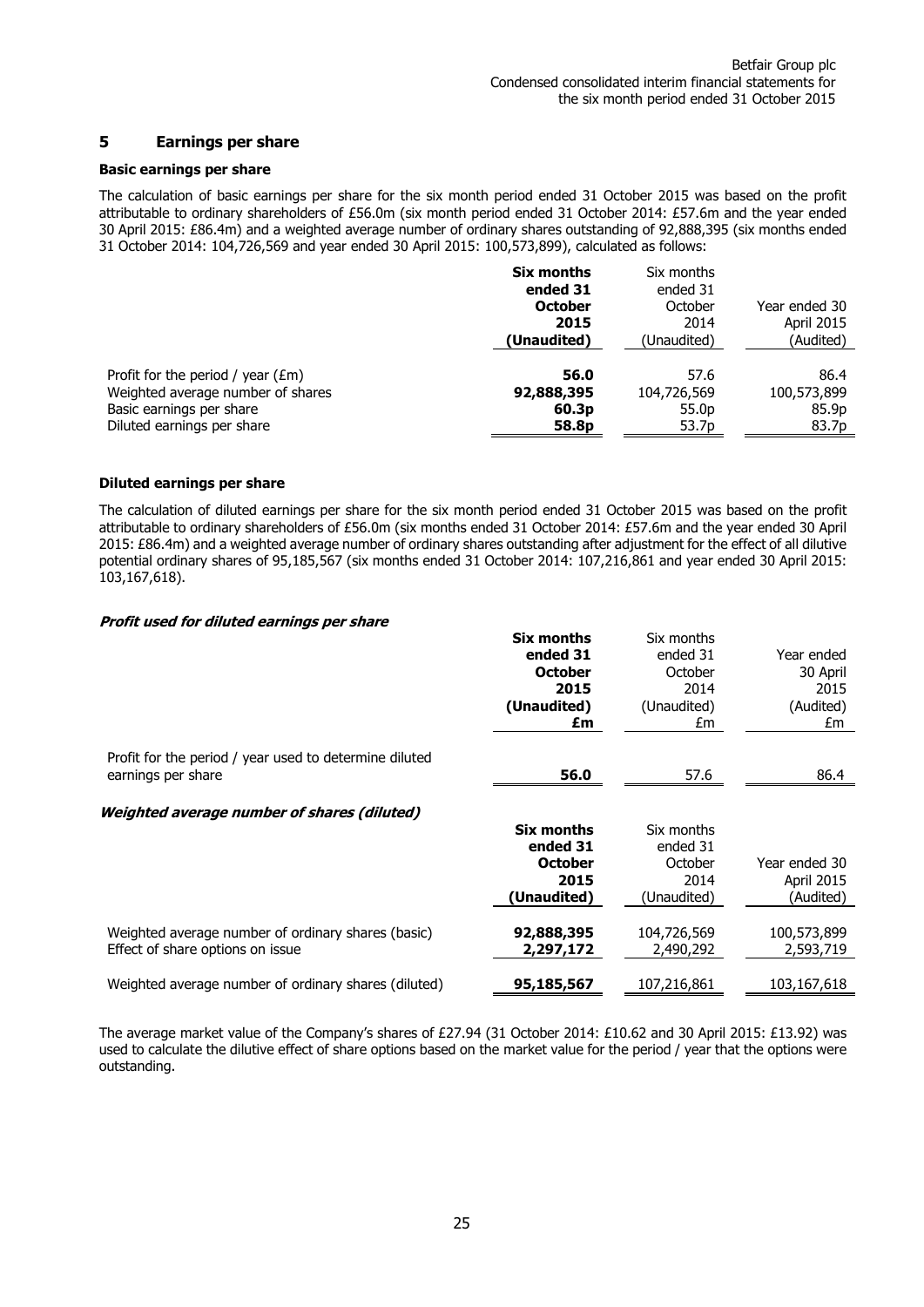## **6 Cash and cash equivalents**

|                           | 31 October  | 31 October  | 30 April  |
|---------------------------|-------------|-------------|-----------|
|                           | 2015        | 2014        | 2015      |
|                           | (Unaudited) | (Unaudited) | (Audited) |
|                           | £m          | £m          | £m        |
| Cash and cash equivalents | 139.4       | 271.4       | 105.1     |
|                           |             |             |           |

The above cash and cash equivalent includes £16.3m (31 October 2014: £11.8m and 30 April 2015: £12.9m) of customer funds that are not held on trust in The Sporting Exchange (Clients) Limited in accordance with local regulations. These customer funds that are not held on trust are matched by liabilities of an equal value. The cash and cash equivalents also include an additional £0.7m of restricted cash relating to the Group's financial guarantees (31 October 2014: £0.8m and 30 April 2015: £0.7m).

As at 31 October 2015, £261.9m (31 October 2014: £267.4m and 30 April 2015: £280.6m) was held on trust in The Sporting Exchange (Clients) Limited on behalf of the Group's customers and is equal to the amounts deposited into customer accounts.

### **7 Provisions**

|                                          | <b>Onerous</b><br>contracts<br>£m | Gaming<br>tax<br>£m | <b>Total</b><br>£m |
|------------------------------------------|-----------------------------------|---------------------|--------------------|
| <b>Current provisions</b>                |                                   |                     |                    |
| Balance at 1 May 2014                    | 1.2                               |                     | 1.2                |
| Utilised in the period                   | (0.3)                             |                     | (0.3)              |
| Reclassification from non-current*       | 0.2                               |                     | 0.2                |
| Balance at 31 October 2014               | 1.1                               |                     | 1.1                |
| Additions in the period                  |                                   | 4.1                 | 4.1                |
| Utilised in the period                   | (0.2)                             |                     | (0.2)              |
| Reclassification from non-current*       | 0.1                               |                     | 0.1                |
| Balance at 30 April 2015                 | 1.0                               | 4.1                 | 5.1                |
| Utilised in the period                   | (1.4)                             |                     | (1.4)              |
| Reclassification from non-current*       | 0.4                               |                     | 0.4                |
| <b>Current provision 31 October 2015</b> |                                   | 4.1                 | 4.1                |
| <b>Non-current provisions</b>            |                                   |                     |                    |
| Balance at 1 May 2014                    | 0.7                               |                     | 0.7                |
| Reclassification to current*             | (0.2)                             |                     | (0.2)              |
| Balance at 31 October 2014               | 0.5                               |                     | 0.5                |
| Reclassification to current*             | (0.1)                             |                     | (0.1)              |
| Balance at 30 April 2015                 | 0.4                               |                     | 0.4                |
| Reclassification to current*             | (0.4)                             |                     | (0.4)              |
| Non-current provision 31 October 2015    |                                   |                     |                    |

Non-current provisions reflect contractual obligations that will be settled more than 12 months after the reporting date. During the period, £0.4m (31 October 2014: £0.2m and 30 April 2015: £0.3m) has been reclassified from non-current provisions to current provisions.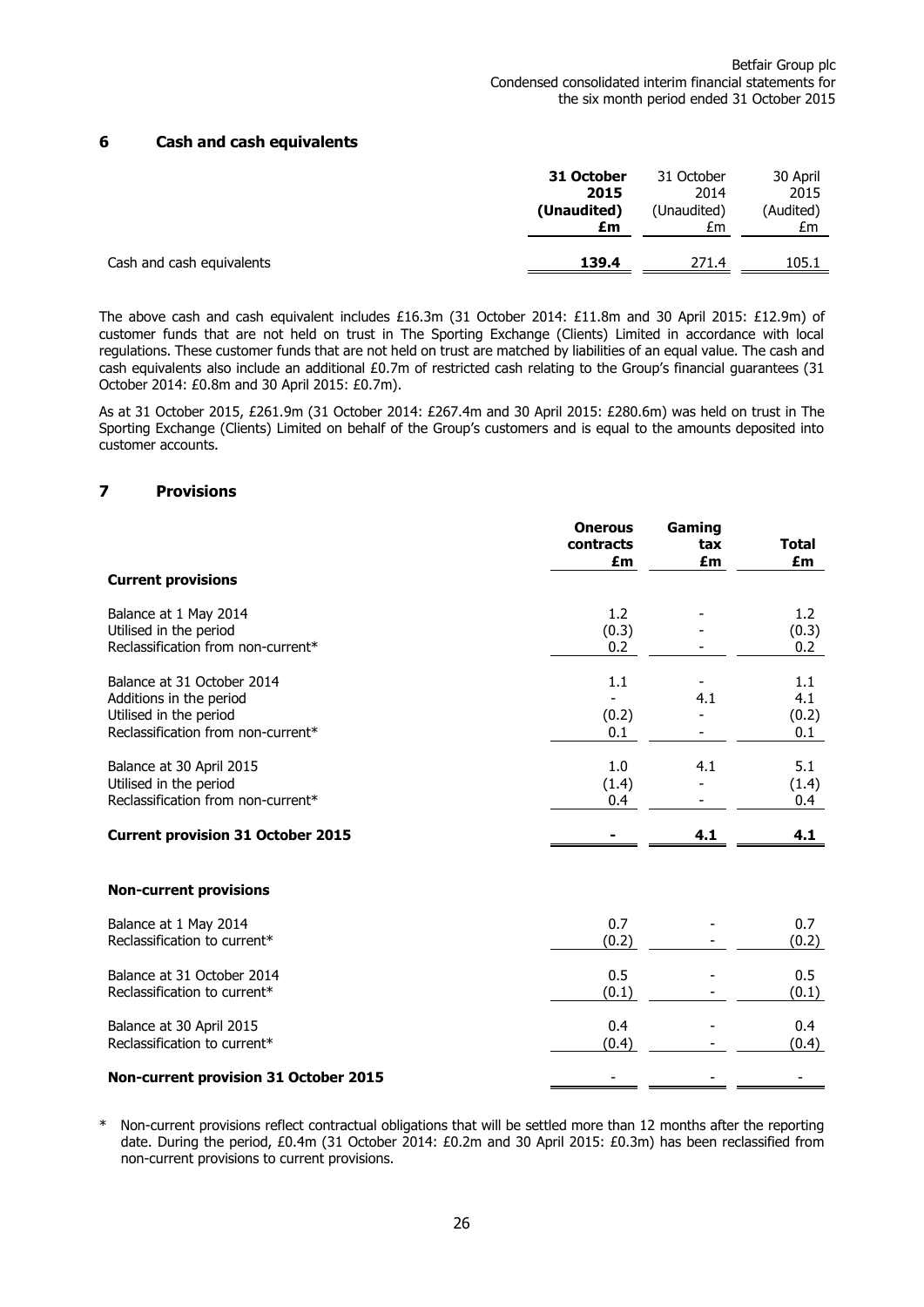## **7 Provisions** (continued)

Gaming tax provisions relate to amounts provided for taxes in certain jurisdictions where the interpretation of tax legislation is uncertain. When the group disagrees with the application of unclear tax legislation, for example when it is applied retrospectively and / or results in a one-off disproportionate tax equivalent to many times the profit derived by the Group from its historic activities in that jurisdiction, the Group continues to challenge these interpretations.

In September 2015 the Group received a formal rejection of its appeal against a tax assessment in Germany, and has since issued legal proceedings in the German courts.

Whilst the maximum potential obligation for all ongoing cases could be greater than the recognised provision, and the outcomes may not be known for some time, a liability has been recorded for the Director's best estimate of the cash outflows that will ultimately be required in respect of each claim.

## **8 Equity**

### **Share capital**

|                                                                 | <b>Ordinary shares</b> |             |                |  |
|-----------------------------------------------------------------|------------------------|-------------|----------------|--|
|                                                                 | 31 October             | 31 October  | 30 April       |  |
|                                                                 | 2015                   | 2014        | 2015           |  |
|                                                                 | (Unaudited)            | (Unaudited) | (Audited)      |  |
|                                                                 | No.                    | No.         | No.            |  |
| As at 1 May                                                     | 92,603,251             | 104,988,330 | 104,988,330    |  |
| Issued by the Group in relation to:                             |                        |             |                |  |
| Exercised share options and restricted shares                   | 333,472                | 308,965     | 790,464        |  |
| Impact of share consolidation                                   |                        |             | (13, 210, 903) |  |
| <b>Exercised SAYE options</b>                                   | 10,517                 | 18,527      | 35,360         |  |
| Total fully paid, ordinary shares of £0.00095 (31 October 2014: |                        |             |                |  |
| £0.001 and 30 April 2015: £0.00095) each                        | 92,947,240             | 105,315,822 | 92,603,251     |  |

## **9 Share-based payments**

The Group had the following share-based payment schemes in operation as at 31 October 2015:

- Share option plans
- Save-As-You-Earn ("SAYE") share option schemes
- Restricted share scheme
- Long Term Incentive plan, Deferred Share Incentive Plan and Management Incentive Plan
- Stakeholder award scheme

The total expense recognised in respect of these schemes for the six month period ended 31 October 2015 was £6.9m (six month period ended 31 October 2014: £5.7m and year ended 30 April 2015: £10.4m).

Employer's National Insurance costs have been included in the charge, which total £0.6m (six month period ended 31 October 2014: £0.8m and year ended 30 April 2015: £1.2m).

During the six months ended 31 October 2015, the Group granted 718,780 (six month period ended 31 October 2014: 1,080,543 and year ended 30 April 2015: 1,836,311) share options under the share-based payments schemes.

## **10 Dividends proposed and paid**

The Directors have approved an interim dividend of 15.0p per qualifying ordinary share (31 October 2014: 9.0p) to be paid on 15 January 2016. In line with the requirements of IAS 10 – 'Events after the Reporting Period', this dividend has not been recognised within these interim results. The estimated dividend to be paid amounts to £13.9m.

The final dividend for the year ended 30 April 2015 of 25.0p (30 April 2014: 14.0p) per qualifying ordinary share, totalling £23.1m (30 April 2014: £14.6m) was paid in the period ended 31 October 2015.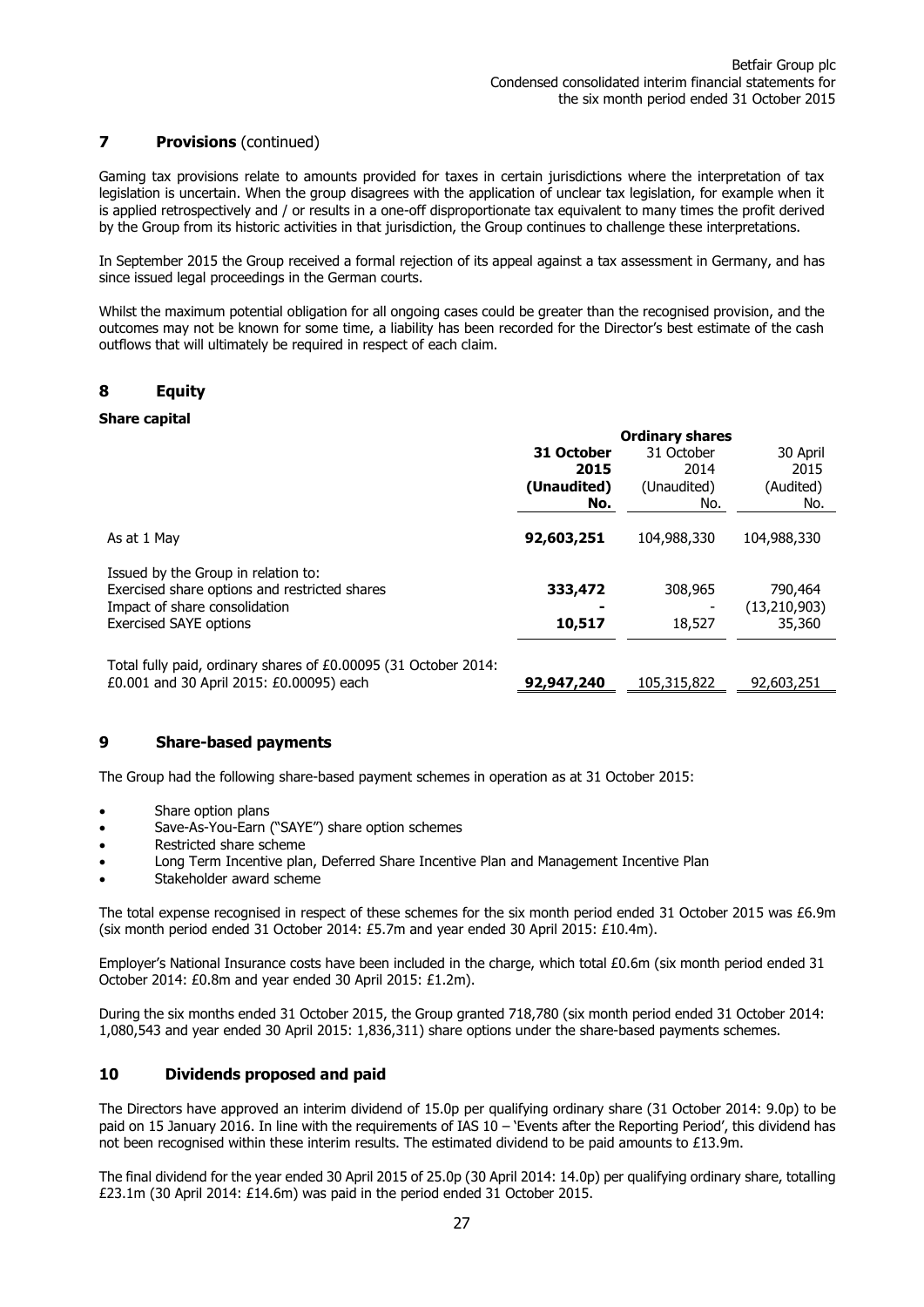## **11 Contingent liabilities**

The Group operates in an uncertain marketplace where many governments are either introducing or contemplating new regulatory or fiscal arrangements.

The Board monitors legal and regulatory developments and their potential impact on the business, however given the lack of a harmonised regulatory environment, the value and timing of any obligations in this regard are subject to a high degree of uncertainty and cannot always be reliably predicted.

## **Adoption of Financial Reporting Standard ("FRS") 101 – Reduced Disclosure Framework (FRS 101): Notification**

Following publication of FRS 100 'Application of Financial Reporting Requirements' by the Financial Reporting Council, Betfair Group plc, the parent company, ("Company") is required to change its accounting framework for its individual financial statements, which is currently UK GAAP, for the financial year commencing 1 May 2015.

The Board considers that it is in the best interests of the Company to adopt FRS 101 'Reduced Disclosure Framework' for financial years beginning on and after 1 May 2015. No disclosures in the current UK GAAP financial statements would be omitted on adoption of FRS 101 and the Company's accounts will still be prepared to meet the requirements of the Companies Act 2006.

A shareholder or shareholders holding in aggregate 5% or more of the total allotted shares in Betfair Group plc may object to the use of the disclosure exemptions of FRS 101 by writing to the Company Secretary at Waterfront, Hammersmith Embankment, Chancellors Road (access on Winslow Road) London, W6 9HP not later than 6 January 2016.